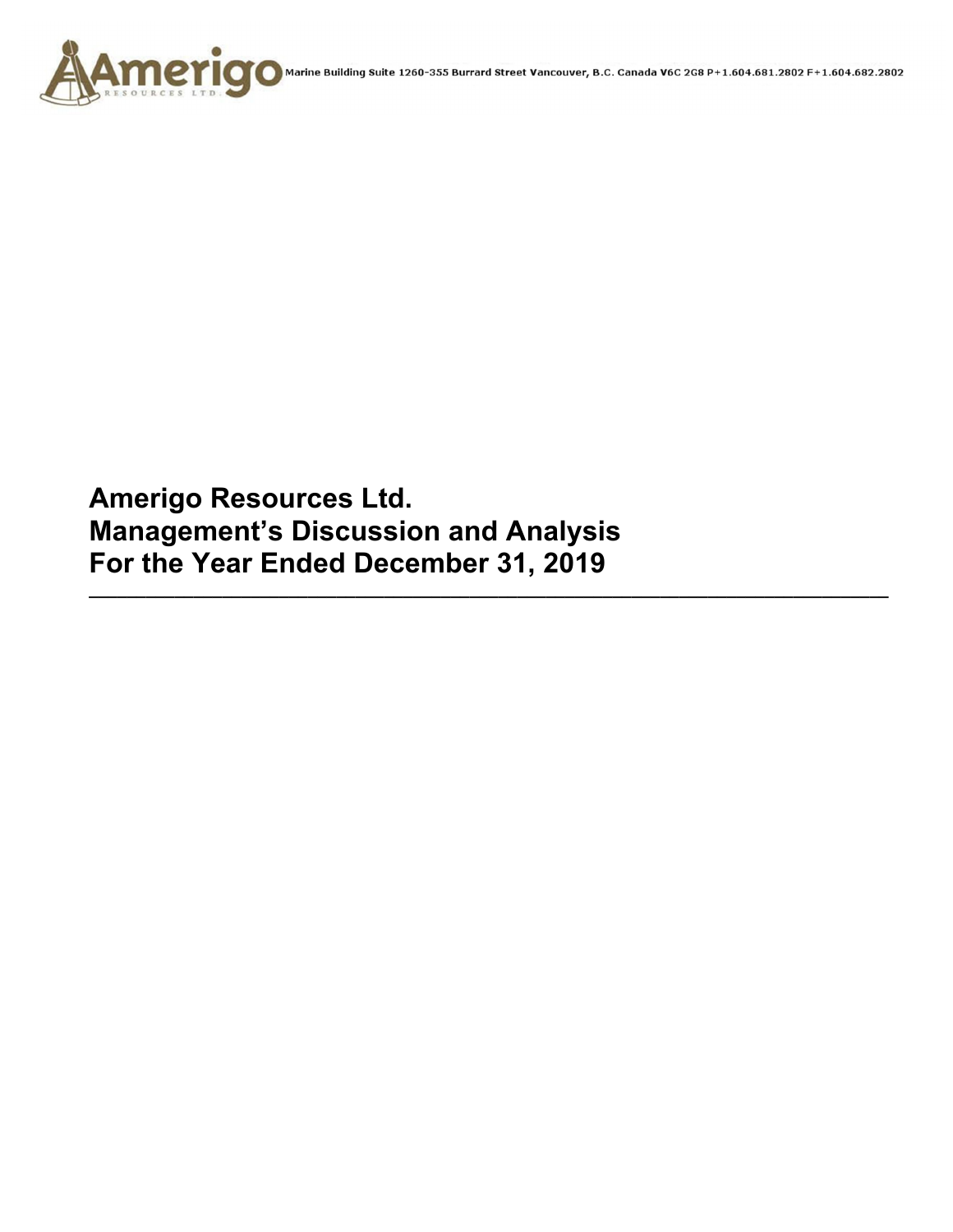# *T A B L E of C O N T E NT S*

This Management's Discussion & Analysis ("MD&A") has the following sections:

- 1. **About Amerigo**  An executive summary of the Company's business and long-term contractual relationship with Corporación Nacional del Cobre de Chile ("Codelco")'s El Teniente Division ("DET") … (PAGE 3)
- 2. **Purpose of MD&A and Identification of Non-GAAP Measures**  Information on accounting principles, reporting currency and other background factors to facilitate the understanding of this MD&A and related consolidated financial statements... (PAGE 3)
- 3. **Annual Headlines** A summary of key operating and financial metrics during the year ended December 31, 2019 and as at December 31, 2019… (PAGE 4)
- 4. **Five-Quarter Financial Results and Summary Cash Flow Information** A summary of financial results and uses and sources of cash presented on a quarterly basis for the most recent five reporting quarters... (PAGE 6)
- 5. **Overall Performance** A brief description of financial performance in 2019… (PAGE 7)
- 6. **Selected Annual Information** Three-year financial metrics in tabular form… (PAGE 7)
- 7. **Operating Results** An analysis of production results, for 2019 compared to the year ended December 31, 2018 and production outlook for 2020… (PAGE 8)
- 8. **Financial Results 2019** An analysis of financial performance during 2019 compared to 2018… (PAGE 10)
- 9. **Financial Results Quarter Ended December 31, 2019** An analysis of financial performance during the quarter ended December 31, 2019 ("Q4-2019"), compared to the quarter ended December 31, 2018 ("Q4- 2018") … (PAGE 15)
- 10. **Comparative Periods** A summary of financial data for the most recent eight reporting quarters… (PAGE 15)
- 11. **Liquidity, Financial Position and Borrowings** A review of cash flow components, summary of borrowings and analysis of liquidity and financial position as at December 31, 2019… (PAGE 17)
- 12. **Agreements with Codelco's DET** A summary of contractual arrangements with Codelco's DET… (PAGE 19)
- 13. **Summary of Obligations**  Summary of contractual obligations… (PAGE 20)
- 14. **Transactions with Related Parties** Description of related party transactions… (PAGE 21)
- 15. **Other MD&A Requirements** –Critical accounting estimates & judgements, internal controls over financial reporting, commitments, and cautionary statement on forward looking information… (PAGE 22)

#### **THIS DOCUMENT CONTAINS FORWARD-LOOKING STATEMENTS. REFER TO THE CAUTIONARY LANGUAGE UNDER THE HEADING "CAUTIONARY STATEMENT ON FORWARD-LOOKING INFORMATION" (PAGE 24).**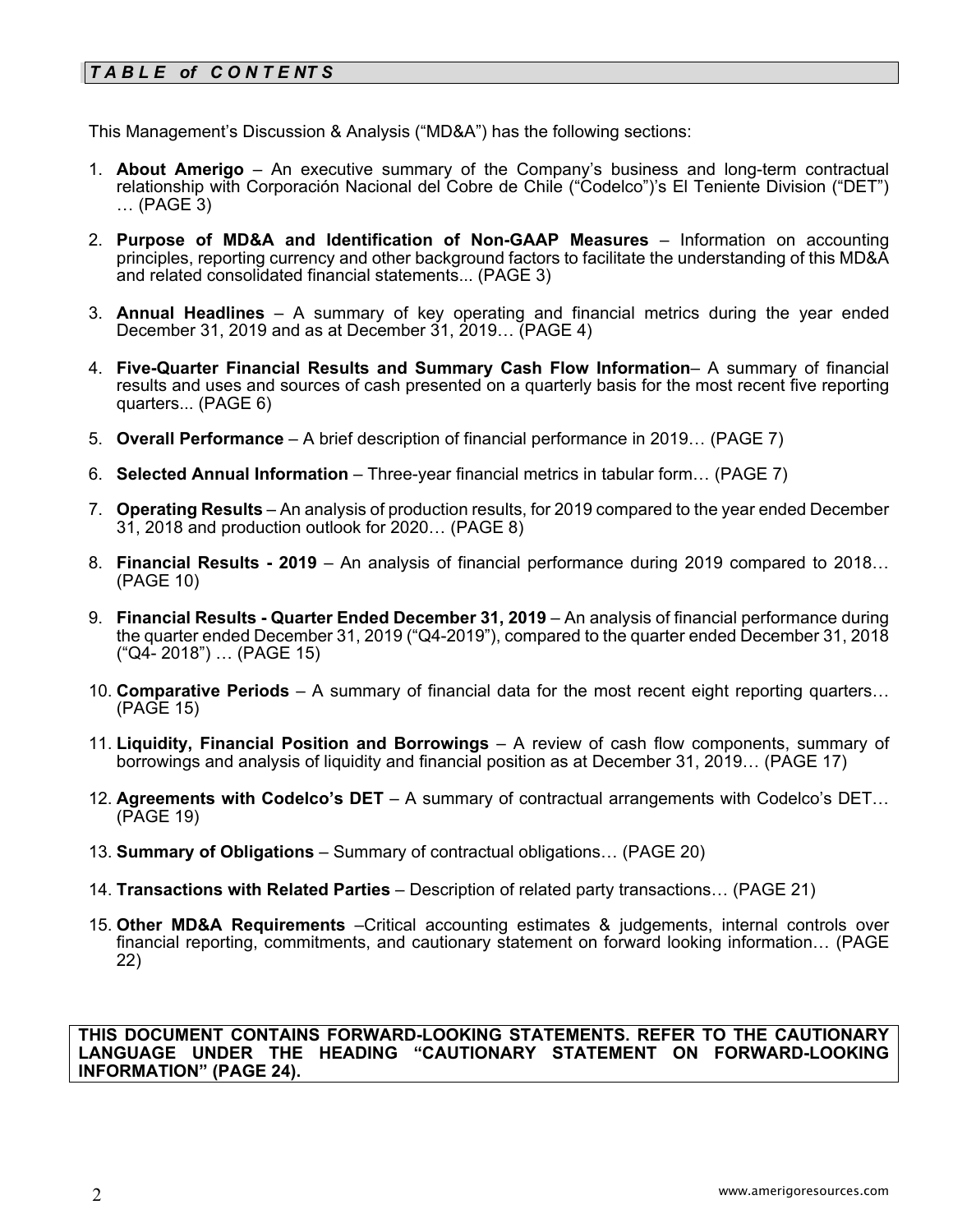## **AMOUNTS REPORTED IN U.S. DOLLARS, EXCEPT WHERE INDICATED OTHERWISE.**

### **ABOUT AMERIGO**

Amerigo Resources Ltd. ("Amerigo"") owns a 100% interest in Minera Valle Central S.A. ("MVC"), a producer of copper and molybdenum concentrates. MVC, located in Chile, has a long-term contract with Codelco's DET to process fresh and historic tailings from El Teniente. El Teniente, in production since 1905, is the world's largest underground copper mine.

MVC currently operates under a tolling agreement with DET and title to the copper concentrates produced by MVC remains with DET. MVC earns copper tolling revenue, calculated as the gross value of copper produced at applicable market prices net of notional items, which include treatment and refining charges, DET copper royalties and transportation costs. Refer to Agreements with Codelco's DET (page 19).

In 2019, molybdenum concentrates produced at MVC were predominantly sold under a molybdenum sales agreement with Chile's Molibdenos y Metales S.A. ("Molymet").

During the months of August to December 2019, MVC processed high-grade slag material from DET's smelter stockpile at its plant.

MVC has completed a phased expansion to extract and process high grade historic tailings (the "Cauquenes tailings") which extended MVC's economic life to at least 2037.

Amerigo's shares are listed for trading on the Toronto Stock Exchange ("TSX") and traded in the United States on the OTCQX.

#### **PURPOSE OF MD&A and IDENTIFICATION OF NON-GAAP MEASURES**

This MD&A of the results of operations and financial position of Amerigo together with its subsidiaries (collectively, the "Company"), is prepared as of February 18, 2020.

It should be read in conjunction with Amerigo's audited consolidated financial statements and related notes for the year ended December 31, 2019.

Amerigo's financial statements are reported in accordance with International Financial Reporting Standards ("IFRS") as issued by the International Accounting Standards Board ("IASB"). The financial data in this MD&A is derived from Amerigo's financial statements, except non-GAAP measures which are indicated as such.

Our objective in preparing this MD&A's is to help the reader understand the factors affecting the Company's current and future financial performance.

#### **Non-GAAP measures**

References are made in this MD&A to cash cost and total cost, two non-GAAP financial measures with no standardized meaning under IFRS and which may not be comparable to similar measures presented by other issuers.

Cash cost and total cost are commonly used as performance indicators in the mining industry and are an important performance metric for the Company.

A tabular reconciliation of cash and total costs to tolling and production costs in 2019 and 2018 is available on page 13.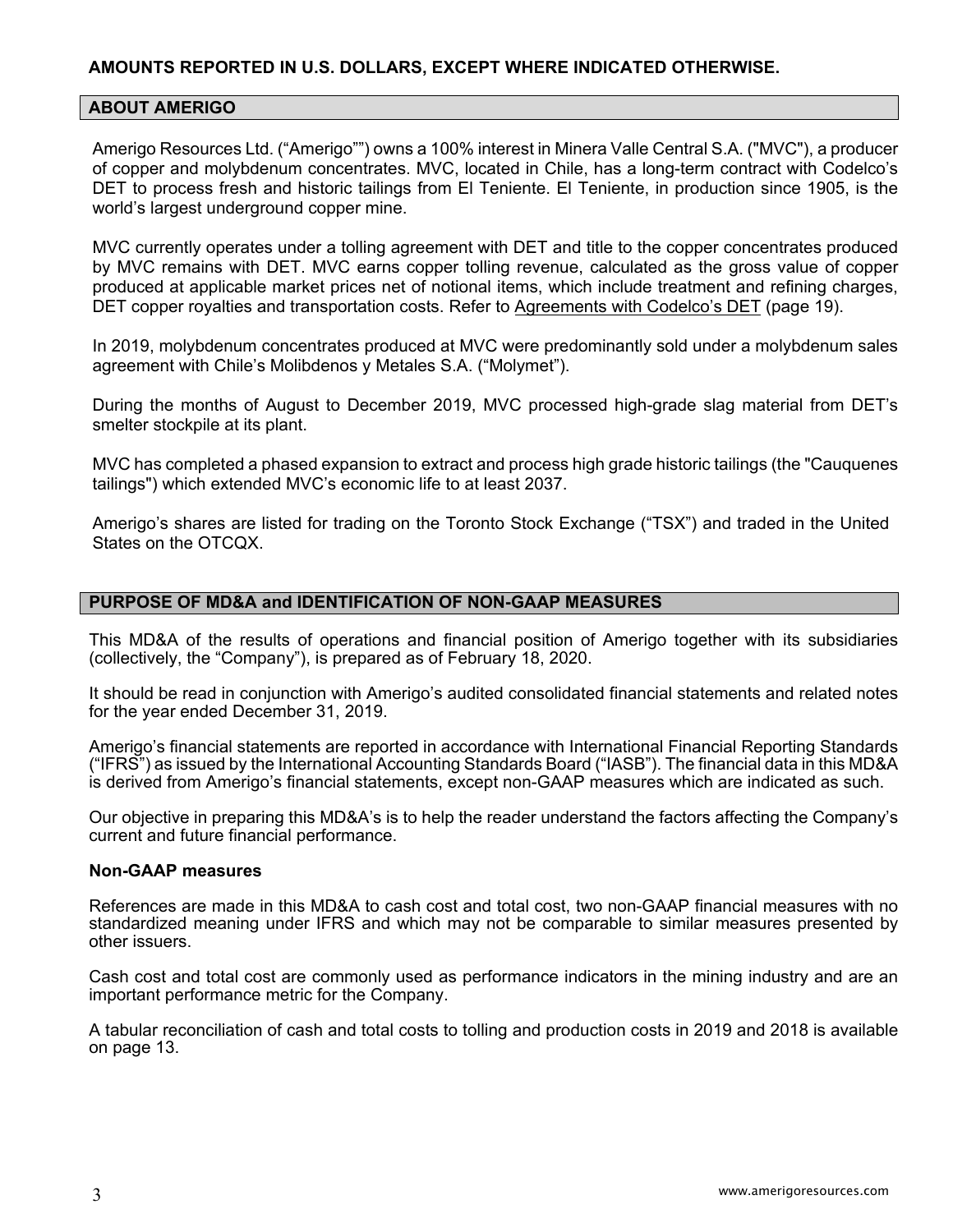### **ANNUAL HEADLINES**

| <b>ANNUAL KEY PERFORMANCE METRICS</b>                             |          | Years ended December 31, |           |        |
|-------------------------------------------------------------------|----------|--------------------------|-----------|--------|
|                                                                   | 2019     | 2018                     | Change    | %      |
| Copper produced (million pounds) <sup>1</sup>                     | 69.8     | 65.0                     | 4.8       | 7%     |
| Copper delivered (million pounds) <sup>1</sup>                    | 69.9     | 63.9                     | 6.0       | $9\%$  |
| Percentage of production from historic tailings                   | 56%      | 68%                      | (12%)     |        |
| Revenue (\$ thousands) <sup>2</sup>                               | 119,803  | 136,833                  | (17,030)  | (12%)  |
| DET notional copper royalties (\$ thousands)                      | 33,828   | 41,088                   | (7,260)   | (18%)  |
| Tolling and production costs (\$ thousands)                       | 119,400  | 111,855                  | 7,545     | 7%     |
| Gross profit (\$ thousands)                                       | 403      | 24,978                   | (24, 575) |        |
| Net (loss) income (\$ thousands)                                  | (9, 413) | 10,495                   | (19,908)  |        |
| (Loss) earnings per share                                         | (0.05)   | 0.06                     | (0.11)    | (183%) |
| Cash flow from operating activities before changes                |          |                          |           |        |
| in working capital (\$ thous ands)                                | 9,845    | 27,794                   | (17, 949) | (65%)  |
| Cash flow paid for purchase of plant and equipment (\$ thousands) | (10,016) | (35, 309)                | (25, 293) | (72%)  |
| Cash and cash equivalents (\$ thousands)                          | 7,164    | 21,338                   | (14, 174) | (66%)  |
| Borrowings (\$ thous ands) <sup>3</sup>                           | 55,897   | 66,212                   | (10, 315) | (16%)  |
| $MVC's copper price ($1/b)^4$                                     | 2.73     | 2.92                     | (0.19)    | (7%)   |
| MVC's molybdenum price (\$/lb) <sup>5</sup>                       | 10.64    | 11.84                    | (1.20)    | (10%)  |

1 Copper production conducted under tolling and slag processing agreements with DET.<br>2 Boyanus reported pet of potional items (amelting and refining aberges, DET potional

Revenue reported net of notional items (smelting and refining charges, DET notional copper royalties and transportation costs).<br>3 At December 31, 2019, comprised of short and long-term portions of \$10.1 and \$45.8 million respectively.<br>4 MVC's copper price is the average notional copper price for the period, before smelting and refining, DET

royalties, transportation costs and settlement adjustments to prior quarter sales.<br><sup>5</sup> MVC's molybdenum price is the average realized molybdenum price in the period, before roasting charges and settlement

adjustments to prior quarter sales.

#### **Amerigo reported annual net loss of \$9.4 million in 2019 and net income of \$0.6 million in Q4-2019**

- 2019 net loss was \$9.4 million (2018: net income of \$10.5 million) due to lower metal prices, lower production from fresh and Cauquenes tailings and higher tolling and production costs.
- Annual loss per share ("LPS") was \$0.05 (2018: earnings per share ("EPS") of \$0.06).
- The Company generated annual operating cash flow of \$9.8 million before changes in non-cash working capital (2018: \$27.8 million). Annual net operating cash flow was \$9.7 million (2018: \$27.2 million).
- In Q4-2019 Amerigo returned to profitability with net income of \$0.6 million (Q4-2018: \$5.1 million), \$nil EPS (Q4-2018: \$0.03) and net operating cash flow of \$6.9 million (Q4-2018: \$7.8 million). Tolling and production costs in Q4-2019 included \$2.3 million in collective agreement signing bonuses to MVC workers. Normalized net income in Q4-2019 excluding signing bonuses was \$2.9 million.

#### **MVC produced 69.8 million pounds of copper (2018: 65.0 million pounds) at a cash cost of \$1.82lb (\$1.56/lb)**

- 2019 production was 69.8 million pounds of copper (2018: 65.0 million pounds), including 38.9 million pounds from Cauquenes (2018: 43.7 million pounds), 19.3 million pounds from fresh tailings (2018: 21.3 million pounds) and 11.6 million pounds from slag processing (2018: nil).
- Molybdenum production was 1.4 million pounds (2018: 1.9 million pounds).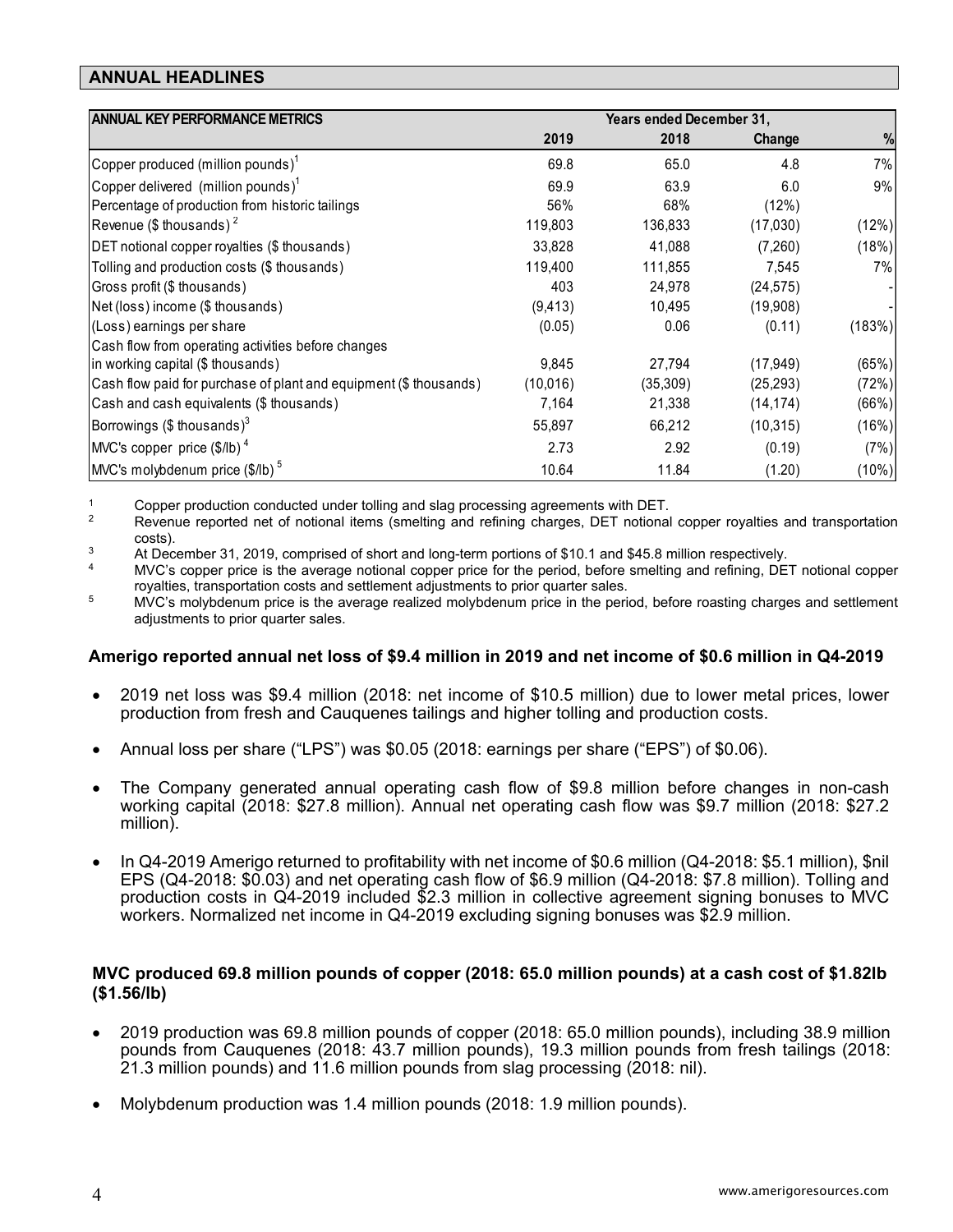- Cash cost (a non-GAAP measure equal to the aggregate of smelting and refining charges, tolling/production costs net of inventory adjustments and administration costs, net of by-product credits, page 13) increased to \$1.82 per pound ("/lb") (2018: \$1.56/lb). In the computation of cash cost, byproduct credits include molybdenum and slag processing revenue.
- Total cost (a non-GAAP measure equal to the aggregate of cash cost, DET notional copper royalties and DET molybdenum royalties of \$0.62/lb and depreciation of \$0.30/lb, page 13) increased to \$2.74/lb (2018: \$2.47/lb).

### **MVC's average copper price in 2019 was \$2.73/lb (2018: \$2.92/lb)**

- MVC's copper price was \$2.73/lb (2018: \$2.92/lb) and MVC's molybdenum price was \$10.64/lb (2018: \$11.84/lb).
- Revenue was \$119.8 million (2018: \$136.8 million), including copper tolling revenue of \$103.6 million (2018: \$118.4 million), molybdenum revenue of \$10.6 million (2018: \$18.4 million) and slag processing revenue of \$5.5 million (2018: \$nil).
- Copper tolling revenue is calculated from MVC's gross value of copper produced of \$158.7 million (2018: \$188.6 million) and fair value adjustments to settlement receivables of (\$0.3 million) (2018: \$5.3 million), less notional items including DET royalties of \$33.8 million (2018: \$41.1 million), smelting and refining of \$19.8 million (Q4-2018: \$21.5 million) and transportation of \$1.8 million (2018: \$2.2 million).
- MVC's financial performance is very sensitive to changes in copper prices. At December 31, 2019, MVC's provisional copper price was \$2.76/lb and final prices will be the average London Metal Exchange ("LME") prices for January (\$2.74/lb), February and March 2020. A 10% increase or decrease from the \$2.76/lb provisional price would result in a \$4.3 million change in copper revenue in 2020 in respect of 2019 production.
- Amerigo remains fully leveraged to the price of copper.

#### **MVC refinanced its debt facilities in 2019, debt repayments in the year were \$11.3 million**

- In Q3- 2019, MVC refinanced its debt facilities which included amending principal payments from five remaining semi-annual payments of \$11.3 million each to 7 new semi-annual payments of \$4.7 million each (payable on March and September) and a final payment of \$23.5 million in September 2023. The new debt structure provides additional flexibility to MVC in the current low copper price environment.
- In 2019, MVC made debt repayments of \$11.3 million, reducing total debt at year end to \$55.9 million (December 31, 2018: \$66.2 million).
- At December 31, 2019, the Company's cash balance was \$7.2 million (December 31, 2018: \$21.3 million).
- The Company had a \$15.1 million working capital deficiency (December 31, 2018: \$16.9 million).
- The Company expects that it will continue to be able to meet obligations for the next 12 months from operating cash flows, assuming copper prices in 2020 average at least \$2.60/lb and the Company's 2020 production and cost outlook is met. (page 9).

Refer to Cautionary Statement on Forward Looking Information (page 24).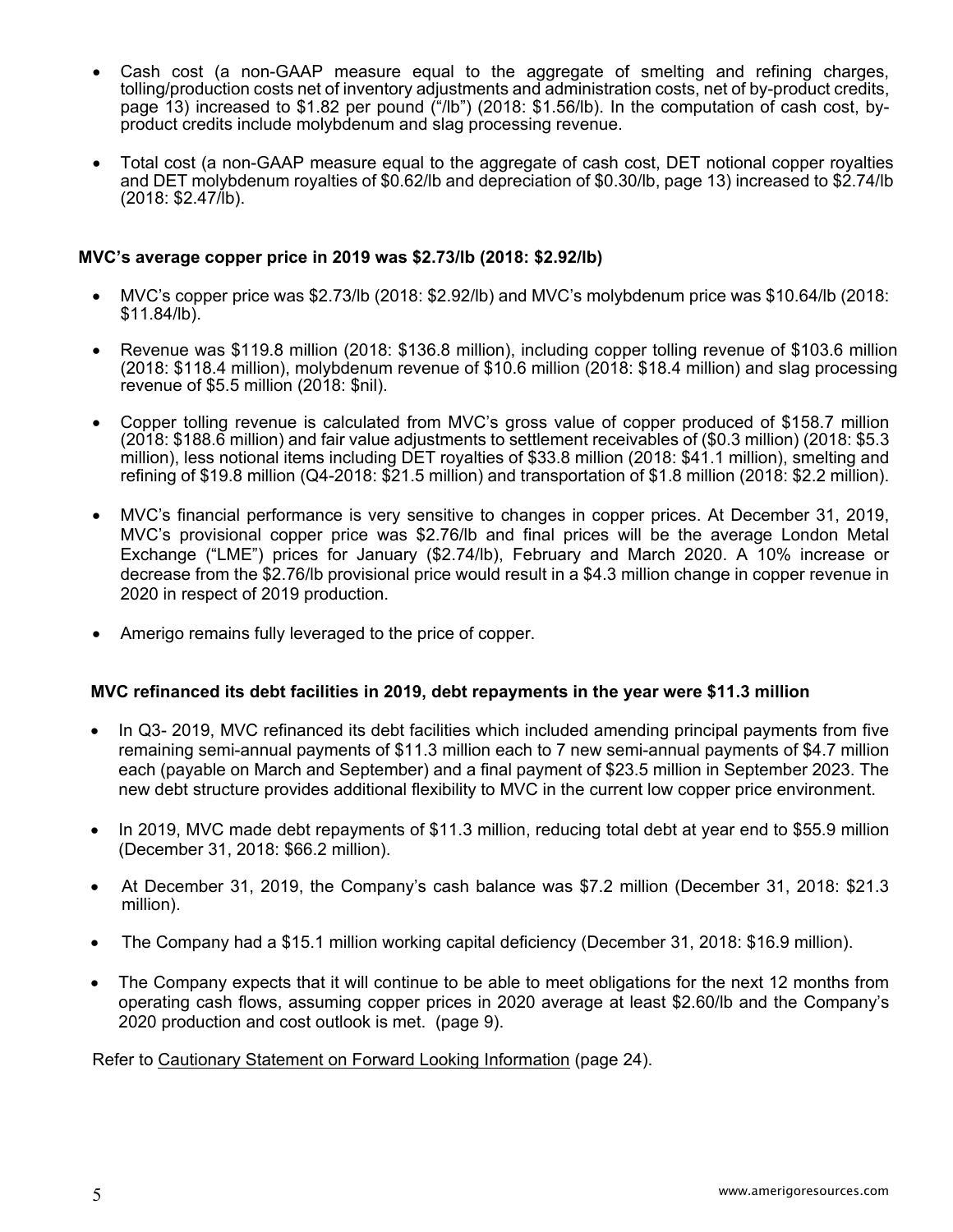# **SUMMARY OF FINANCIAL RESULTS Q4-2018 TO Q4-2019**

|                                                              | Q4-2019<br>\$   | Q3-2019<br>\$ | Q2-2019<br>\$ | Q1-2019<br>\$   | Q4-2018       |
|--------------------------------------------------------------|-----------------|---------------|---------------|-----------------|---------------|
| Copper production, million pounds 1                          | 24.320          | 19.086        | 13.344        | 13.005          | 18.531        |
| Copper deliveries, million pounds 1                          | 24.046          | 19.549        | 13.424        | 12.920          | 17.593        |
| MVC's copper price (\$/lb)                                   | 2.76            | 2.62          | 2.67          | 2.92            | 2.77          |
|                                                              |                 |               |               |                 |               |
| Financial results (\$ thousands)                             |                 |               |               |                 |               |
| Revenue                                                      |                 |               |               |                 |               |
| Gross value of copper produced                               | 41,435          | 43,618        | 37,278        | 36,413          | 49,168        |
| Adjustments to fair value of settlement receivables          | 2,208           | (875)         | (3, 182)      | 2,147           | 408           |
|                                                              | 43,643          | 42,743        | 34,096        | 38,560          | 49,576        |
| Notional items deducted from gross value of copper produced: |                 |               |               |                 |               |
| DET royalties - copper                                       | (8,584)         | (8,786)       | (8,322)       | (8, 136)        | (10, 412)     |
| Smelting and refining                                        | (5,061)         | (5, 391)      | (4,830)       | (4, 473)        | (5,920)       |
| Transportation                                               | (434)           | (512)         | (447)         | (444)           | (587)         |
| Copper tolling revenue                                       | 29,564          | 28,054        | 20,497        | 25,507          | 32,657        |
| Slag revenue                                                 | 4,091           | 1,443         |               |                 |               |
| Molybdenum and other revenue                                 | 1,819           | 4,403         | 2,195         | 2,229           | 4,925         |
|                                                              | 35,474          | 33,900        | 22,692        | 27,736          | 37,582        |
| Tolling and production costs                                 |                 |               |               |                 |               |
| Tolling and production costs                                 | (25, 748)       | (26, 583)     | (22, 772)     | (19, 376)       | (21, 334)     |
| Depreciation and amortization                                | (4, 352)        | (4, 372)      | (4,398)       | (4, 364)        | (3,883)       |
| Administration                                               | (1,390)         | (1, 191)      | (1,221)       | (1, 597)        | (1, 432)      |
| DET royalties - molybdenum                                   | (461)           | (745)         | (403)         | (427)           | (854)         |
|                                                              | (31, 951)       | (32, 891)     | (28, 794)     | (25, 764)       | (27, 503)     |
| Gross profit (loss)                                          | 3,523           | 1,009         | (6, 102)      | 1,972           | 10,079        |
| Other expenses                                               |                 |               |               |                 |               |
| Derivative to related parties including                      |                 |               |               |                 |               |
| changes in fair value                                        | (1, 314)        | (55)          | 256           | (918)           | 349           |
| Salaries, management and professional fees                   | (1,088)         | (359)         | (527)         | (352)           | (1,037)       |
| Office and general expenses                                  | (85)            | (191)         | (69)          | (280)           | (145)         |
| Share-based payment compensation                             | (112)           | (276)         | (576)         | (491)           | (95)          |
|                                                              | (1, 285)<br>303 | (826)<br>708  | (1, 172)      | (1, 123)<br>331 | (1,277)       |
| Foreign exchange gain (loss)                                 | 30              | 53            | (385)<br>89   | 5               | (570)         |
| Other gains (losses)                                         | 333             | 761           | (296)         | 336             | (31)<br>(601) |
|                                                              | (2, 266)        | (120)         | (1, 212)      | (1,705)         | (1,529)       |
| Operating profit (loss)                                      | 1,257           | 889           | (7, 314)      | 267             | 8,550         |
| Finance expense                                              | (951)           | (3,596)       | (1,501)       | (1,797)         | (1,420)       |
| Income (loss) before income tax                              | 306             | (2,707)       | (8, 815)      | (1,530)         | 7,130         |
| Income tax recovery (expense)                                | 327             | 624           | 2,251         | 131             | (2,010)       |
| Net income (loss)                                            | 633             | (2,083)       | (6,564)       | (1,399)         | 5,120         |
|                                                              |                 |               |               |                 |               |
| Earnings (loss) per share - basic                            |                 | (0.01)        | (0.04)        | (0.01)          | 0.03          |
| Earnings (loss) per share - diluted                          |                 | (0.01)        | (0.04)        | (0.01)          | 0.03          |
|                                                              |                 |               |               |                 |               |
| Unit tolling and production costs                            | 2.07            | 1.99          | 2.08          | 1.99            | 1.56          |
|                                                              |                 |               |               |                 |               |
| Cash cost $(\$/IB)^2$                                        | 1.79            | 1.56          | 1.97          | 2.03            | 1.45          |
| Total cost $($/lb)^2$                                        | 2.64            | 2.43          | 2.95          | 3.02            | 2.27          |
| Uses and sources of cash (\$thousands)                       |                 |               |               |                 |               |
| Operating cash flow before w orking capital changes          | 6,412           | 3,016         | (4, 754)      | 5,170           | 9,228         |
| Net cash from operating activities                           | 6,901           | 1,307         | 2,951         | (1, 448)        | 7,811         |
| Cash used in investing activities                            | (991)           | (3,875)       | (2,486)       | (3,233)         | (4, 574)      |
| Cash (used in) received from financing activities            | (223)           | (4, 121)      | (8, 596)      | (233)           | (5, 367)      |
| Ending cash balance                                          | 7,164           | 1,617         | 8,415         | 16,597          | 21,338        |

<sup>1</sup> Includes production from fresh tailings, Cauquenes tailings and DET slag processing.

<sup>2</sup> Cash and total costs are non-GAAP measures. Refer to page 13 for the basis of reconciliation of these measures to tolling and production costs.

A discussion on key quarterly variances (revenue and tolling and production costs) can be found on page 16.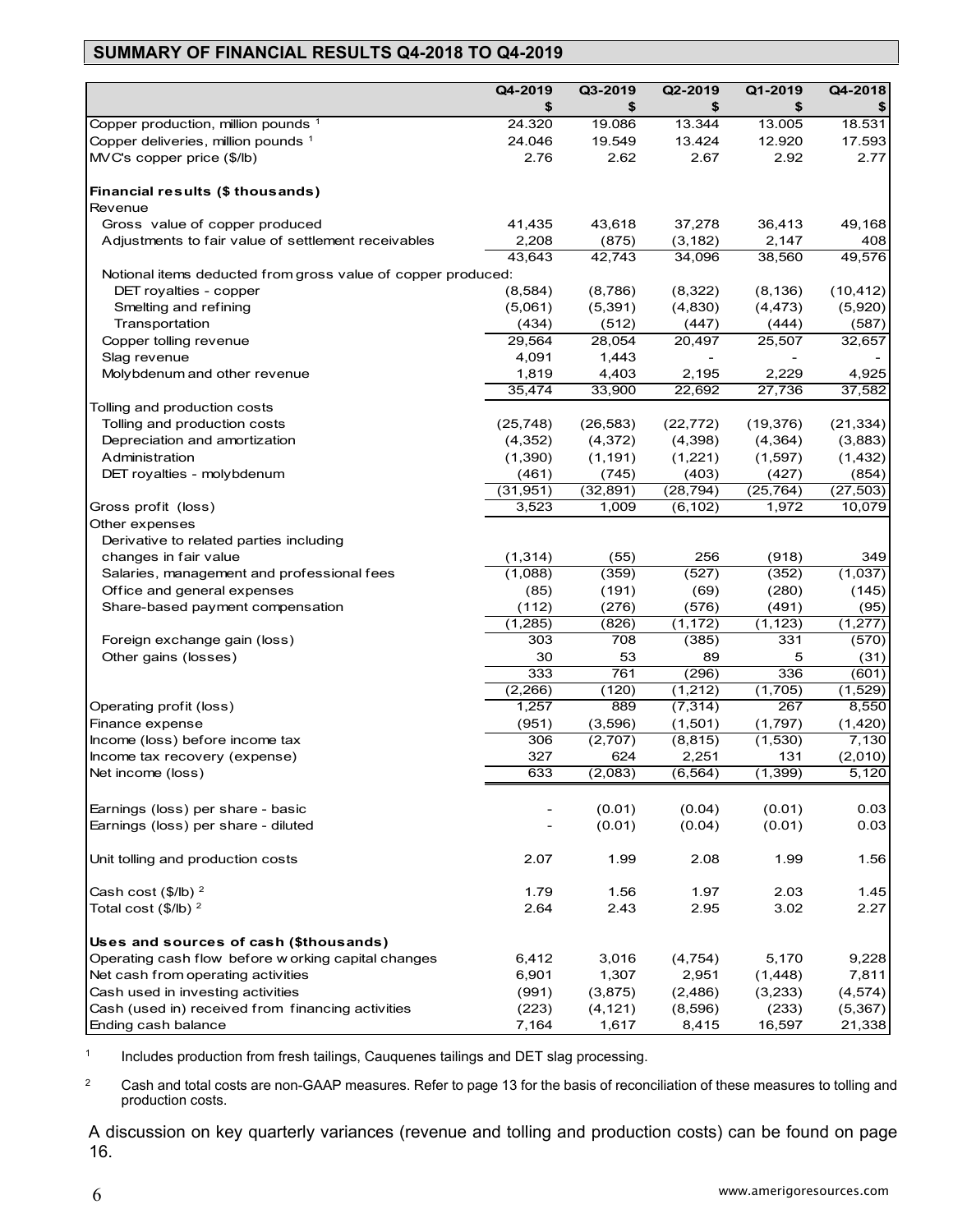## **OVERALL PERFORMANCE**

The Company posted a net loss of \$9.4 million in 2019 (2018: net income of \$10.5 million), due to lower metal prices and higher tolling and production costs.

MVC's copper price in 2019 was \$2.73/lb (2018: \$2.92/lb) and MVC's molybdenum price in 2019 was \$10.64/lb (2018: \$11.84/lb).

Tolling and production costs increased from \$111.9 million in 2018 to \$119.4 million in 2019 (page 11).

The Company continued to generate cash flow from operations. Operating cash before changes in non-cash working capital accounts was \$9.8 million (2018: \$27.8 million) and net cash from operating activities was \$9.7 million (2018: \$27.2 million).

At December 31, 2019, the Company had cash and cash equivalents of \$7.2 million (2018: \$21.4 million) and a working capital deficiency of \$15.1 million (2018: working capital deficiency of \$16.9 million).

#### **SELECTED ANNUAL FINANCIAL INFORMATION**

The following information has been extracted from the Company's audited consolidated financial statements for the years ended December 31, 2019, 2018 and 2017.

|                                   | Year ended   | Year ended   | Year ended   |
|-----------------------------------|--------------|--------------|--------------|
|                                   | December 31, | December 31, | December 31, |
|                                   | 2019         | 2018         | 2017         |
|                                   |              |              |              |
| Revenue (thousands)               | 119,803      | 136,833      | 134,027      |
| Net (loss) income (thousands)     | (9, 413)     | 10,495       | 7,989        |
| (Loss) earnings per share         | (0.05)       | 0.06         | 0.05         |
| Diluted (loss) earnings per share | (0.05)       | 0.06         | 0.04         |

|                                       | At December 31, | At December 31, | At December 31, |
|---------------------------------------|-----------------|-----------------|-----------------|
|                                       | 2019            | 2018            | 2017            |
|                                       |                 |                 |                 |
| lTotal assets                         | 233,662         | 257,613         | 230,549         |
| Total long-term financial liabilities | 63,171          | 60.711          | 54,936          |

Long term financial liabilities at December 31, 2019 were comprised of: long-term portion of borrowings of \$45.8 million (2018: \$42.7 million, 2017: \$42.3 million), long-term portion of leases of \$5.4 million (2018: \$7.4 million, 2017: \$0.7 million), related party derivative liability of \$11.0 million (2018: \$9.7 million, 2017: \$11.0 million) and severance provisions of \$1.0 million (2018: \$1.0 million, 2017: \$1.0 million).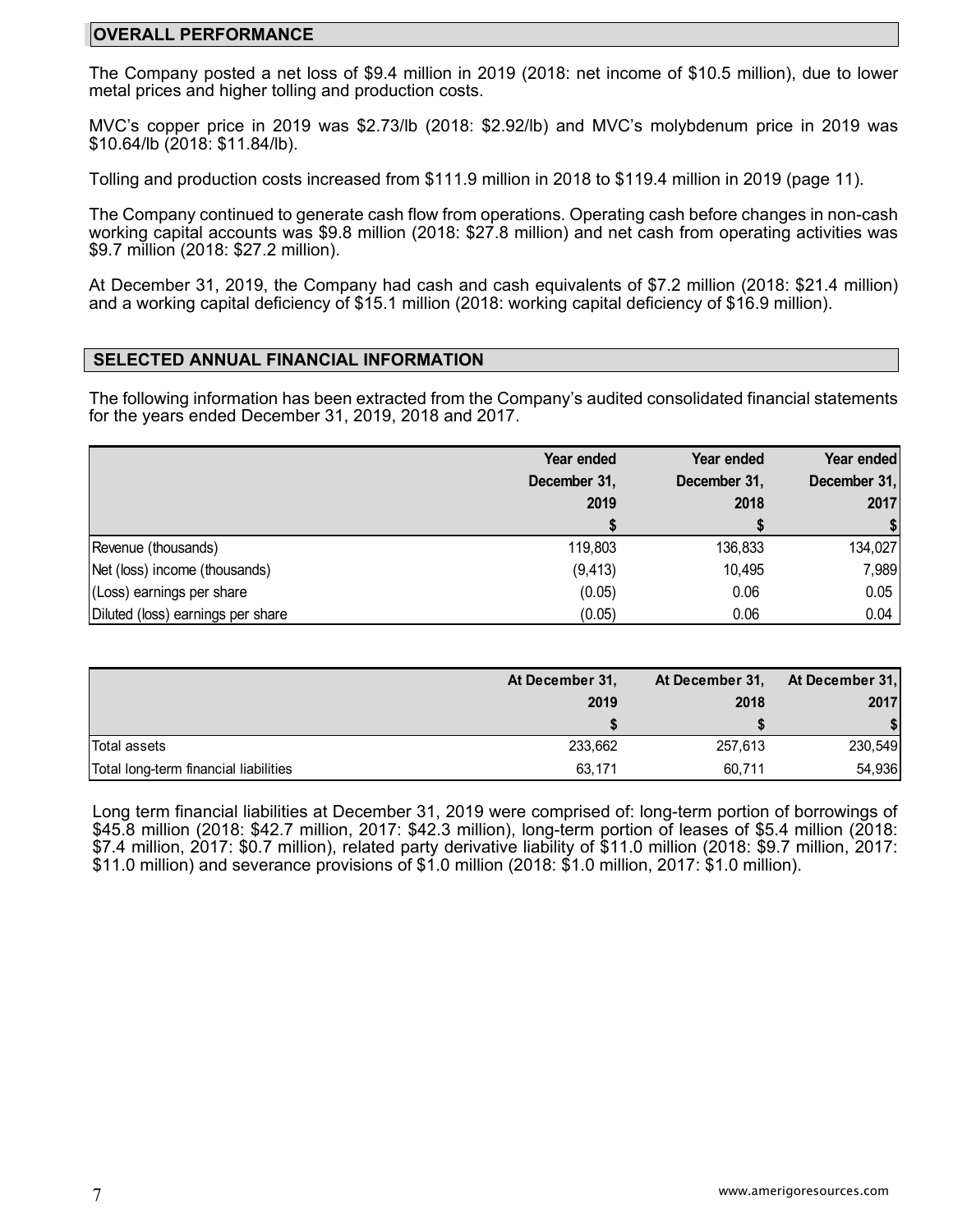### **OPERATING RESULTS**

#### **2019 Production Results**

Copper production in 2019 was 69.8 million pounds of copper (2018: 65.0 million pounds) and copper deliveries were 69.9 million pounds (2018: 63.9 million pounds).

Production included 38.9 million pounds from Cauquenes (2018: 43.7 million pounds), 19.3 million pounds from fresh tailings (2018: 21.3 million pounds) and 11.6 million pounds from slag processing (2018: nil).

Production was affected by MVC's mine plan in H1-2019 when MVC processed lower grade and high fines material from Cauquenes. In July 2019, MVC completed a deeper sump that is providing access to better quality material, but production has been affected by low plant recoveries, partially due to an increase in density of fresh tailings as a result of DET's water preservation programs in response to severe drought conditions in the region where DET and MVC operate. Higher densities negatively impact plant recoveries and contribute to a stressed process.

In November 2019, MVC completed a plant performance assessment to identify other areas of opportunity to improve recoveries. Further, a detailed plant audit was completed in February 2020 to identify additional areas of opportunity to improve operational performance.

In August 2019, MVC started to process high-grade slag material from DET's smelter stockpile which contributed 11.6 million pounds of copper to MVC's 2019 production. MVC charged DET a flat processing fee per tonne processed, therefore the slag processing revenue was not exposed to changes in copper price. In 2019, revenue from slag processing was \$5.5 million and direct slag processing costs were \$1.7 million. MVC dedicated one of its eight mills to process slag material therefore foregoing some copper production from fresh tailings. Processing of slag material ended in January 2020.

Molybdenum production was 1.4 million pounds (2018: 1.9 million pounds).

Annual production results for 2019 and 2018 are included below:

| <b>PRODUCTION</b>                       | 2019         | 2018       |
|-----------------------------------------|--------------|------------|
| <b>DET FRESH TAILINGS</b>               |              |            |
| Tonnes processed                        | 42,309,069   | 43,403,906 |
| Copper grade (%)                        | 0.111%       | 0.118%     |
| Copper recovery                         | 18.6%        | 18.9%      |
| Copper produced (lbs)                   | 19,269,133   | 21,271,855 |
| <b>CAUQUENES HISTORIC TAILINGS</b>      |              |            |
| Tonnes processed                        | 20,685,058   | 22,279,089 |
| Copper grade (%)                        | 0.254%       | 0.249%     |
| Copper recovery                         | 33.6%        | 35.7%      |
| Copper produced (lbs)                   | 38,892,009   | 43,682,923 |
| <b>FRESH TAILINGS + CAUQUENES (Ibs)</b> | 58, 161, 142 | 64,954,778 |
| <b>DET SLAG PROCESSING</b>              |              |            |
| Tonnes processed                        | 127,133      |            |
| Copper grade (%)                        | 5.2%         |            |
| Copper recovery                         | 79.6%        |            |
| Copper produced (lbs)                   | 11,593,656   |            |
| <b>COPPER</b>                           |              |            |
| Total copper produced (lbs)             | 69,754,798   | 64,954,778 |
| Total copper delivered to DET (lbs)     | 69,939,354   | 62,926,330 |
| MOLYBDENUM                              |              |            |
| Total molybdenum produced (lbs)         | 1,417,327    | 1,887,814  |
| Total molybdenum sold (lbs)             | 1,397,683    | 1,796,529  |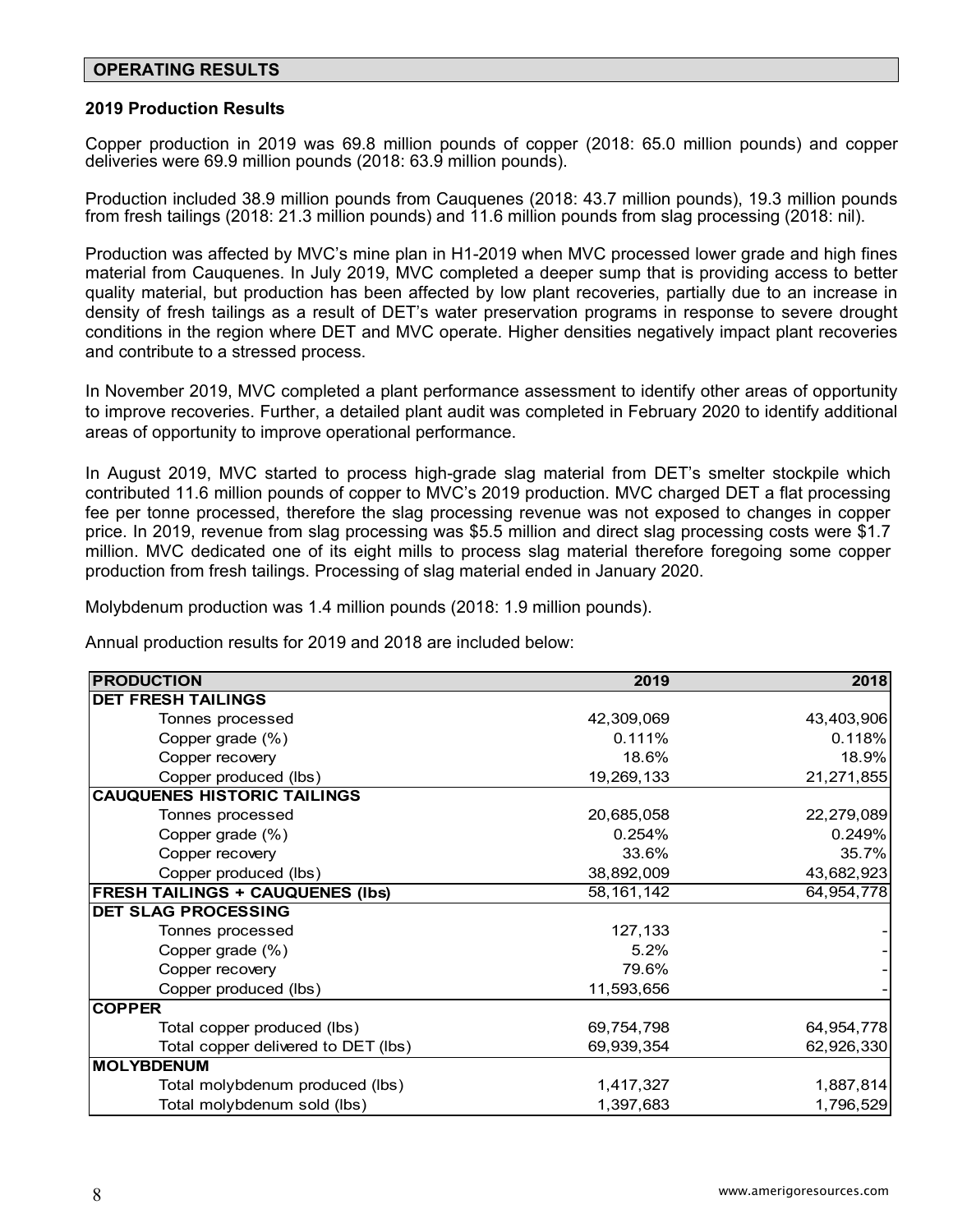2019 quarterly production results were the following:

|                                    | 2019       | Q4-2019    | Q3-2019    | Q2-2019    | Q1-2019   |
|------------------------------------|------------|------------|------------|------------|-----------|
| <b>DET fresh tailings</b>          |            |            |            |            |           |
| Tonnes processed                   | 42,309,069 | 10,529,332 | 10,883,200 | 10,940,468 | 9,956,069 |
| Copper grade                       | 0.111%     | 0.112%     | 0.110%     | 0.111%     | 0.110%    |
| Copper recovery                    | 18.6%      | 17.5%      | 18.8%      | 19.1%      | 19.0%     |
| Copper produced                    |            |            |            |            |           |
| (million lbs)                      | 19.27      | 4.57       | 4.99       | 5.12       | 4.59      |
| <b>Cauquenes historic tailings</b> |            |            |            |            |           |
| Tonnes processed                   | 20,685,058 | 5,365,311  | 5,270,852  | 5,139172   | 4,909,723 |
| Copper grade                       | 0.254%     | 0.273%     | 0.270%     | 0.232%     | 0.237%    |
| Copper recovery                    | 33.6%      | 34.5%      | 35.7%      | 31.6%      | 32.6%     |
| Copper produced                    |            |            |            |            |           |
| (million lbs)                      | 38.89      | 11.16      | 11.10      | 8.22       | 8.41      |
| <b>Fresh tailings + Cauguenes</b>  |            |            |            |            |           |
| (million lbs)                      | 58.16      | 15.73      | 16.09      | 13.34      | 13.00     |
| <b>DET slag processing</b>         |            |            |            |            |           |
| Tonnes processed                   | 127,133    | 93,248     | 33,885     |            |           |
| Copper grade                       | 5.2%       | 5.3%       | 5.0%       |            |           |
| Copper recovery                    | 79.6%      | 79.3%      | 80.5%      |            |           |
| Copper produced                    |            |            |            |            |           |
| (millions lbs)                     | 11.59      | 8.60       | 2.99       |            |           |
| Total copper produced              |            |            |            |            |           |
| (million lbs)                      | 69.75      | 24.33      | 19.08      | 13.34      | 13.00     |

## **2020 Production Outlook**

MVC's production results in 2020 will be heavily influenced by water supply to MVC and by the timing and success rate of MVC's programs to improve plant performance.

While without any question MVC's sources of water, most significantly water contained in the DET fresh tailings) have been affected by current severe local drought conditions, there is a changed environment with respect to water usage in Chile. Most mining organizations, including DET, are implementing aggressive plant initiatives to permanently reduce water consumption. In addition to continuing to implement its own projects to improve water recirculation, MVC will also need to adjust its own plant to efficiently operate with higher density tailings on an ongoing basis.

MVC's 2020 Budget was prepared assuming average 2020 recoveries of 20% for fresh tailings and 37% for Cauquenes tailings and daily processing rates of 112,500 tonnes per day ("TPD") for fresh tailings and 62,500 TPD for Cauquenes, which would result in annual production of 19.6 million pounds of copper from fresh tailings and 46.2 million pounds of copper for Cauquenes tailings.

However, in response to drought conditions and to prevent operational shutdowns should these continue in 2020, MVC has reduced Cauquenes tonnage processing and currently forecasts to continue to do so through H1-2020. In January Cauquenes tonnage processing averaged 48,267 TPD and fresh tailings processing averaged 119,618 TPD. For the balance of H1-2020, MVC is forecasting processing rates of 125,000 TPD for fresh tailings and 40,000 TPD for Cauquenes (going up to 50,000 TPD for Cauquenes in June if rain levels normalize in April and May, the start of the local rain season). MVC has also faced various stoppages at its plant and at Cauquenes YTD in connection with downtime of one or more of its water thickeners in connection with work carried out to improve water recovery and to adjust mechanisms to deal with higher density contents.

Under these conditions, annual production from fresh tailings and Cauquenes would be approximately 55 to 60 million pounds, excluding any effect from plant optimization initiatives. Cash cost would be \$1.87/lb in Q1, \$1.65/lb in Q2, \$1.51/lb in Q3 and \$1.57/lb in Q4, for an annual average of \$1.63/lb.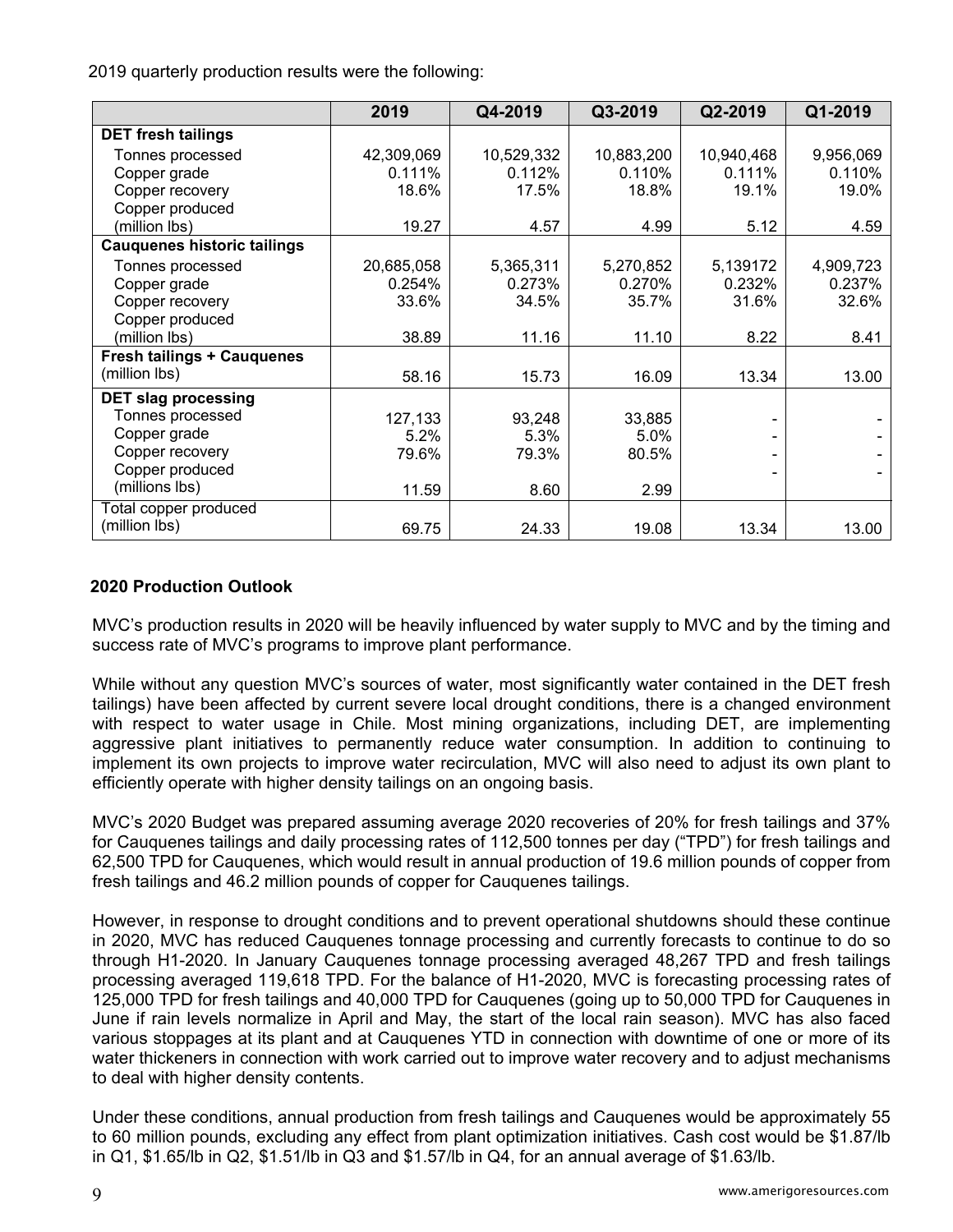Slag processing was suspended in January 2020 as DET started commissioning its own slag processing plant. Slag production in January was 1.2 million pounds.

### **FINANCIAL RESULTS – 2019**

The Company posted a net loss of \$9.4 million in 2019 (\$0.05 basic and diluted LPS) (2018: net income of \$10.5 million; \$0.06 basic and diluted EPS) due to lower metal prices and higher tolling and production costs.

#### **Revenue**

Revenue in 2019 was \$119.8 million (2018: \$136.8 million).

| (Expressed in thousands)                                     | 2019      | 2018      |
|--------------------------------------------------------------|-----------|-----------|
|                                                              | \$        | \$        |
| Average LME copper price per pound                           | 2.72      | 2.96      |
| Gross value of copper produced                               | 158,744   | 188,593   |
| Adjustments to fair value of settlement receivables          | 299       | (5, 298)  |
|                                                              | 159,043   | 183,295   |
| Notional items deducted from gross value of copper produced: |           |           |
| DET royalties - copper                                       | (33, 828) | (41,088)  |
| Smelting and refining charges                                | (19, 755) | (21, 520) |
| Transportation                                               | (1,838)   | (2, 239)  |
| Copper tolling revenue                                       | 103,622   | 118,448   |
| Slag revenue                                                 | 5,534     |           |
| Molybdenum revenue                                           | 10,647    | 18,385    |
| Revenue                                                      | 119,803   | 136,833   |
| MVC's copper price (\$/lb)                                   | 2.73      | 2.92      |
| MVC's molybdenum price (\$/lb)                               | 10.64     | 11.84     |

MVC produces copper concentrates under a tolling agreement with DET. Title to the copper concentrates produced by MVC is retained by DET and MVC earns tolling revenue, calculated as the gross value of copper produced at applicable market prices, plus or minus adjustments to the fair value of settlement receivables, net of notional items (DET copper royalties, treatment and refining charges and transportation costs).

Copper revenue is billed weekly based on the tolling activity of the preceding week, which is measured by the production of copper concentrates. Additional billings are done on a monthly basis based on the tolling activity for the full month, less weekly billings, and to bill for pricing term differences, as disclosed in the following paragraph.

MVC's compensation is determined in accordance with annual industry benchmarks for pricing terms and smelting and refining charges. In 2019, it was based on the average LME copper price for the third month following delivery of copper concentrates produced under the tolling agreement ("M+3"). Accordingly, final pricing for copper produced by MVC was determined based on the average LME copper price of the third month following delivery of copper, which for December 2019 deliveries will be the average LME copper price for March 2020. This variable difference gives rise to a derivative, changes in the fair value of which are recognized in revenue as settlement receivables.

The average LME copper price in 2019 was \$2.72/lb (2018: \$2.96/lb) and MVC's copper price was \$2.73/lb (2018: \$2.92/lb). Differences between the average LME copper price and MVC's copper price result from the pricing terms that applied in the period.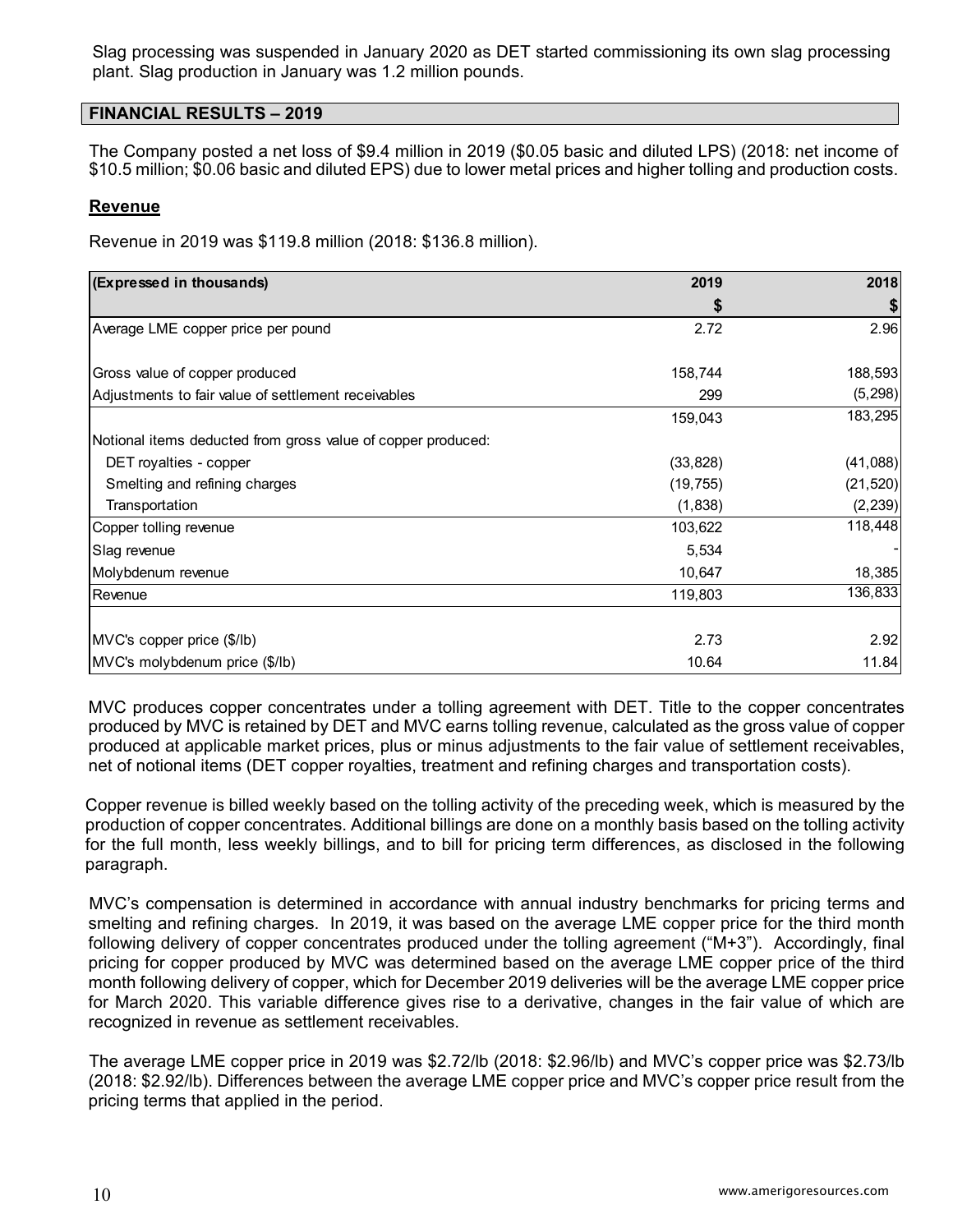Financial performance is very sensitive to changes in copper prices. At December 31, 2019, the provisional copper price used by MVC was \$2.76/lb and a 10% increase or decrease from the \$2.76/lb price would result in a \$4.3 million change in copper tolling revenue in Q1-2020.

DET royalties on copper production are a notional item deducted from MVC's gross value of copper produced. In 2019, DET notional copper royalties were \$33.8 million, \$7.3 million lower than in 2018, due to lower copper prices and lower production subject to DET royalties.

We disclose the terms for DET notional copper royalties and molybdenum royalties under Agreement with Codelco's DET (page 19).

In 2019, molybdenum produced by MVC was predominantly sold under a written sales agreement with Molymet. Revenue was billed monthly based on the amount of concentrates delivered during the preceding month. Molymet could elect different pricing terms on a monthly basis. In 2019, pricing terms elected included M+1, M+2 and M+3 in respect of the average Platt's molybdenum dealer oxide price of the month of sale. This variable difference also gives rise to a derivative, valued at fair value through profit or loss.

In 2019, MVC's molybdenum sales price was \$10.64/lb (2018: \$11.84/lb). At December 31, 2019, molybdenum sales were provisionally priced at \$9.18/lb, on an M+3 basis. A 10% increase or decrease in this price would result in price-driven revenue settlement adjustments of \$0.4 million.

| (Expressed in thousands)                | 2019    | 2018    |
|-----------------------------------------|---------|---------|
|                                         |         |         |
| Direct tolling and production costs     |         |         |
| Power costs                             | 32,421  | 32,225  |
| Direct labour costs                     | 12,418  | 10,431  |
| Grinding media                          | 8,974   | 8,156   |
| Lime costs                              | 8,206   | 8,762   |
| Other direct tolling / production costs | 32,459  | 28,586  |
|                                         | 94.478  | 88,160  |
| Depreciation and amortization           | 17,487  | 14,759  |
| Administration                          | 5,400   | 5,895   |
| DET royalties - molybdenum              | 2,035   | 3,041   |
| Tolling and production costs            | 119,400 | 111,855 |

## **Tolling and Production Costs**

Power costs increased by \$0.2 million compared to 2018. Costs in 2019 were \$0.0987/kWh (2018: \$0.1036/kWh).

Direct labour cost of \$12.4 million (2018: \$10.4 million) included \$2.1 million associated with signing bonuses paid to MVC's plant union workers on renewal of a three-year collective agreement (to October 21, 2022). The full cost of the bonuses was recognized as a direct labour cost on signing of the collective agreement in October 2019. 50% of the signing bonuses to plant workers were paid on signing and the balance is payable in March 2020.

Lime cost decreased to \$8.2 million in 2019 from \$8.7 million in 2018 as a result of lower Cauquenes production.

Grinding media costs increased to \$9.0 million from \$8.2 million in 2018 due to higher steel costs.

In aggregate, other direct tolling costs increased by \$3.9 million or 14% in 2019, of which \$1.7 million was for direct slag processing costs (\$nil in 2018 as the slag processing contract was not in place). The normalized increase in other direct tolling costs was therefore \$2.2 million, of which \$1.4 million comes from higher production costs inventoried in 2018 to account for lower shipments compared to production in that year and \$0.8 million come from actual industrial water cost increases in 2019, in response to drought conditions.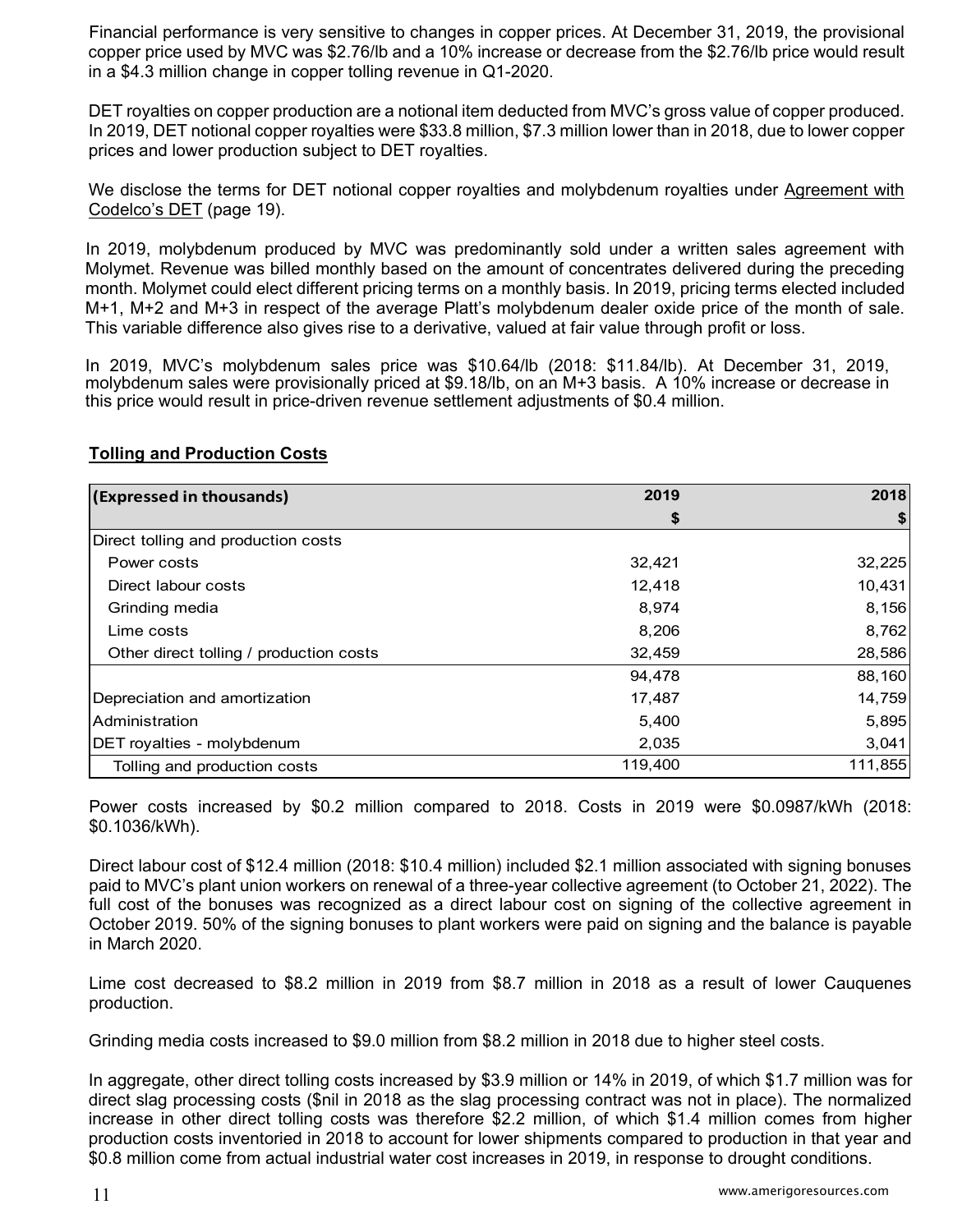| (Expressed in thousands)                      | 2019   | 2018    |
|-----------------------------------------------|--------|---------|
|                                               |        |         |
| Other direct production costs                 |        |         |
| Maintenance, excluding labour                 | 7.691  | 7,901   |
| Molybdenum production costs                   | 6,624  | 6,490   |
| Historic tailings extraction                  | 5,562  | 5,846   |
| Industrial water                              | 3,308  | 2,503   |
| Process control, environmental and safety     | 2,278  | 2,152   |
| Copper reagents                               | 2,500  | 2,435   |
| Subcontractors and support services           | 2,605  | 2,397   |
| Direct slag processing costs                  | 1,709  |         |
| Filtration and all other direct tolling costs | 843    | 929     |
| Inventory adjustments                         | (661)  | (2,067) |
|                                               | 32.459 | 28,586  |

| (S/lb Cu)                                            | 2019   | 2018   |
|------------------------------------------------------|--------|--------|
| Other direct production costs                        |        |        |
| Maintenance, excluding labour                        | 0.13   | 0.12   |
| Molybdenum production costs                          | 0.11   | 0.10   |
| Historic tailings extraction                         | 0.10   | 0.09   |
| Industrial water                                     | 0.06   | 0.04   |
| Process control, environmental and safety            | 0.04   | 0.03   |
| Copper reagents                                      | 0.04   | 0.04   |
| Subcontractors and support services                  | 0.04   | 0.04   |
| Direct slag processing costs                         | 0.03   |        |
| Filtration and all other direct copper tolling costs | 0.01   | 0.01   |
| Inventory adjustments                                | (0.01) | (0.03) |
|                                                      | 0.56   | 0.44   |

Depreciation and amortization increased to \$17.5 million (2018: \$14.8 million), from a higher asset base.

Administration expenses were \$5.4 million in 2019 (2018: \$5.9 million). In 2019, administration expense includes \$0.2 million associated with signing bonuses accrued or paid to administrative personnel.

# **Expenses**

Other expenses of \$5.3 million (2018: \$5.2million) are costs not related to MVC's production operations and include:

- General and administration expenses of \$4.4 million (2018: \$4.7 million) which include salaries, management and professional fees of \$2.3 million (2018: \$2.5 million), share-based payments of \$1.5 million (2018: \$1.3 million) and office and general expenses of \$0.6 million (2018: \$0.8 million).
- Other gains of \$1.1 million (2018: other losses of \$0.6 million) are comprised of a foreign exchange gain of \$1.0 million (2018: loss of \$0.7 million) and other gains of \$0.2 million (2018: \$0.1 million).
- A \$2.0 million expense associated with the related party derivative liability (2018: gain of \$0.1 million), which includes actual amounts paid or accrued to a related party of \$1.0 million (2018: \$1.1 million) and a \$1.1 million increase in fair value (2018: decrease in fair value of \$1.2 million). In 2019, the derivative's increase in fair value was caused by lower estimated interest rates during the derivative's term.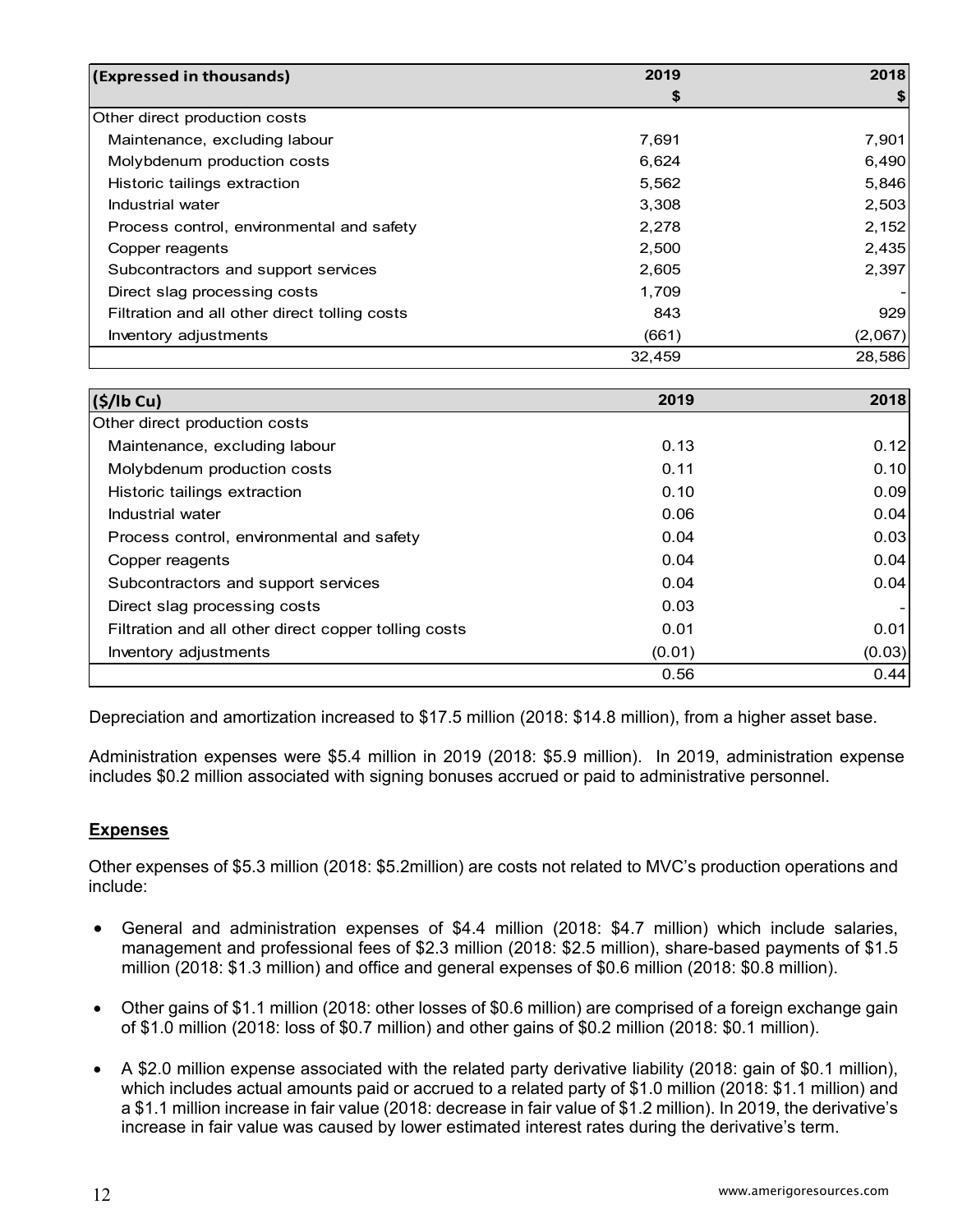The Company's finance expense was \$7.8 million (2018: \$4.3 million) which includes finance fees, commitment fees, interest charges and changes in value on interest rate swaps ("IRS"). The \$3.5 million increase in finance expense in 2019 was mostly associated with refinancing MVC's debt facilities: The Company booked a non-cash financial loss on modification of debt of \$1.6 million, paid \$1.2 million in fees to MVC's lenders and paid an IRS break fee of \$0.3 million. In 2019, there was also an increase of \$1.4 million in mark to market adjustments to the IRS.

Income tax recovery in 2019 was \$3.3 million in 2019 (2018: income tax expense of \$4.9 million), including current income tax expense of \$0.1 million (2018: \$3.3 million) and deferred tax recovery of \$3.4 million (2018: deferred tax expense of \$1.6 million).

Deferred income tax recovery or expense results from the changes to deferred income tax liabilities, arising predominantly from the differences between the book and tax values of MVC's property, plant and equipment. Deferred tax liabilities do not represent income tax payable.

### **Cash Cost and Total Cost**

Cash cost and total cost are non-GAAP measures prepared on a basis consistent with the industry standard Brook Hunt definitions.

The Company believes that these measures provide additional information to evaluate corporate performance. Management also uses these measures to monitor internal performance.

In 2019 cash cost was \$1.82/lb (2018: \$1.56/lb) and total cost was \$2.74/lb (2018: \$2.47/lb).

A reconciliation of tolling and production costs to cash cost and total cost is presented below:

| (Expressed in thousands)                      | 2019      | 2018      |
|-----------------------------------------------|-----------|-----------|
|                                               | S         | \$        |
| Tolling and production costs                  | 119,400   | 111,855   |
| Add (deduct):                                 |           |           |
| DET notional royalties - copper               | 33,828    | 41,088    |
| Smelting and refining charges                 | 19,755    | 21,520    |
| Transportation costs                          | 1,838     | 2,239     |
| Inventory adjustments                         | 661       | 2,067     |
| By-product credits                            | (16, 181) | (18, 385) |
| Total cost (thousands)                        | 159,301   | 160,384   |
| Deduct:                                       |           |           |
| DET notional royalties - copper               | (33, 828) | (41,088)  |
| DET royalties - molybdenum                    | (2,035)   | (3,041)   |
|                                               | (35, 863) | (44, 129) |
| Depreciation and amortization                 | (17, 487) | (14, 759) |
| Cash cost (thousands)                         | 105,951   | 101,496   |
| Pounds of copper tolled (fresh and Cauquenes) | 58.2M     | 65.0M     |
| Cash cost (\$/lb)                             | 1.82      | 1.56      |
| Total cost (\$/lb)                            | 2.74      | 2.47      |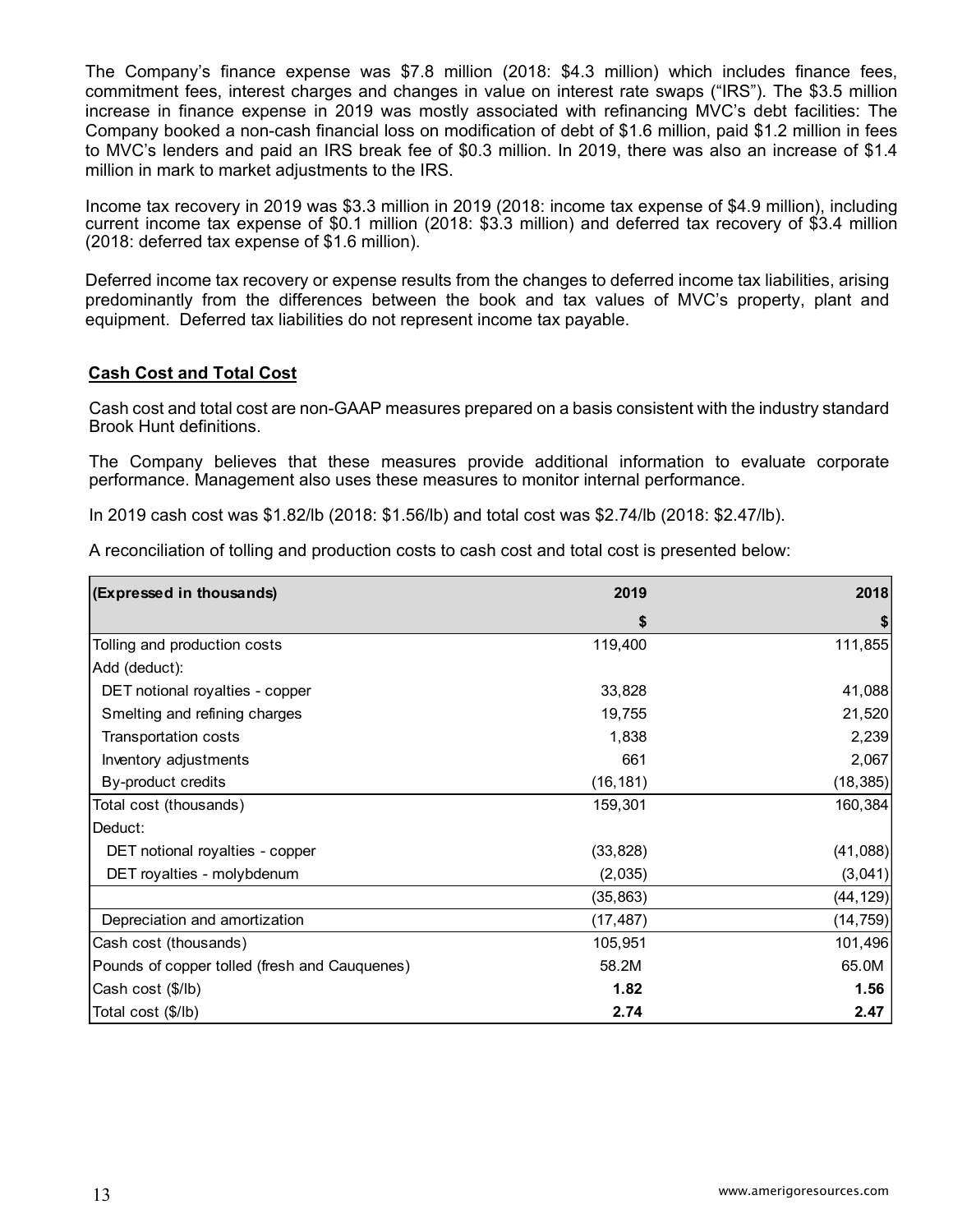The Company's trailing annual and quarterly cash costs (\$/lb of copper produced) were:

| (\$/lb of copper produced) | 2019   | Q4-2019 | Q3-2019 | Q2-2019 | Q1-2019 |
|----------------------------|--------|---------|---------|---------|---------|
| <b>Power costs</b>         | 0.56   | 0.52    | 0.52    | 0.60    | 0.60    |
| Smelting & refining        | 0.34   | 0.32    | 0.33    | 0.36    | 0.34    |
| Grinding media             | 0.16   | 0.15    | 0.16    | 0.17    | 0.14    |
| Lime                       | 0.14   | 0.15    | 0.13    | 0.13    | 0.15    |
| Administration             | 0.09   | 0.09    | 0.07    | 0.09    | 0.12    |
| Transportation             | 0.03   | 0.03    | 0.03    | 0.03    | 0.04    |
| Other direct costs $1, 2$  | 0.78   | 0.91    | 0.68    | 0.75    | 0.81    |
| By-product credits         | (0.28) | (0.38)  | (0.36)  | (0.16)  | (0.17)  |
| Cash Cost                  | \$1.82 | \$1.79  | \$1.56  | \$1.97  | \$2.03  |

<sup>1</sup> For the year 2019, cash cost includes \$.04/lb in respect of MVC's union signing bonuses. Normalized annual cash cost without union signing bonuses would have been \$1.78/lb.

2 In Q4-2019, cash cost includes \$0.15/lb in respect of MVC's union signing bonuses. Normalized Q4-2019 cash cost without union signing bonuses would have been \$1.64/lb.

| (\$/lb of copper produced) | 2018   | Q4-2018 | Q3-2018 | Q2-2018 | Q1-2018 |
|----------------------------|--------|---------|---------|---------|---------|
| <b>Power costs</b>         | 0.50   | 0.45    | 0.44    | 0.56    | 0.56    |
| Smelting & refining        | 0.33   | 0.32    | 0.33    | 0.32    | 0.35    |
| Lime                       | 0.13   | 0.12    | 0.11    | 0.16    | 0.16    |
| Grinding media             | 0.13   | 0.14    | 0.11    | 0.12    | 0.13    |
| Administration             | 0.09   | 0.08    | 0.08    | 0.10    | 0.12    |
| Transportation             | 0.03   | 0.03    | 0.03    | 0.03    | 0.04    |
| <b>Other direct costs</b>  | 0.63   | 0.58    | 0.58    | 0.68    | 0.72    |
| By-product credits         | (0.28) | (0.27)  | (0.30)  | (0.26)  | (0.31)  |
| Cash Cost                  | \$1.56 | \$1.45  | \$1.38  | \$1.71  | \$1.77  |

MVC's components of cash cost, except for administration and transportation, increased in 2019 as a result of higher costs and lower production. By-product credits of \$0.28/lb remained unchanged from 2018's level despite lower molybdenum production and prices due to the incorporation of DET slag processing.

The Company's trailing annual and quarterly total costs (\$/lb of copper produced) were:

| (\$/lb of copper produced)              | 2019   | Q4-2019 | Q3-2019 | Q2-2019 | Q1-2019 |
|-----------------------------------------|--------|---------|---------|---------|---------|
| Cash cost                               | 1.82   | 1.79    | 1.56    | 1.97    | 2.03    |
| <b>DET</b> notional royalites/royalties | 0.62   | 0.57    | 0.60    | 0.65    | 0.66    |
| Amortization/depreciation               | 0.30   | 0.28    | 0.27    | 0.33    | 0.33    |
| <b>Total Cost</b>                       | \$2.74 | \$2.64  | \$2.43  | \$2.95  | \$3.02  |

| (\$/lb of copper produced)              | 2018   | Q4-2018 | Q3-2018 | Q2-2018 | Q1-2018 |
|-----------------------------------------|--------|---------|---------|---------|---------|
| <b>Cash cost</b>                        | 1.56   | 1.45    | 1.38    | 1.71    | 1.77    |
| <b>DET</b> notional royalites/royalties | 0.68   | 0.61    | 0.58    | 0.77    | 0.81    |
| Amortization/depreciation               | 0.23   | 0.21    | 0.21    | 0.26    | 0.25    |
| <b>Total Cost</b>                       | \$2.47 | \$2.27  | \$2.17  | \$2.74  | \$2.83  |

Total cost was \$2.74/lb (2018: \$2.47/lb) due to higher cash cost and depreciation.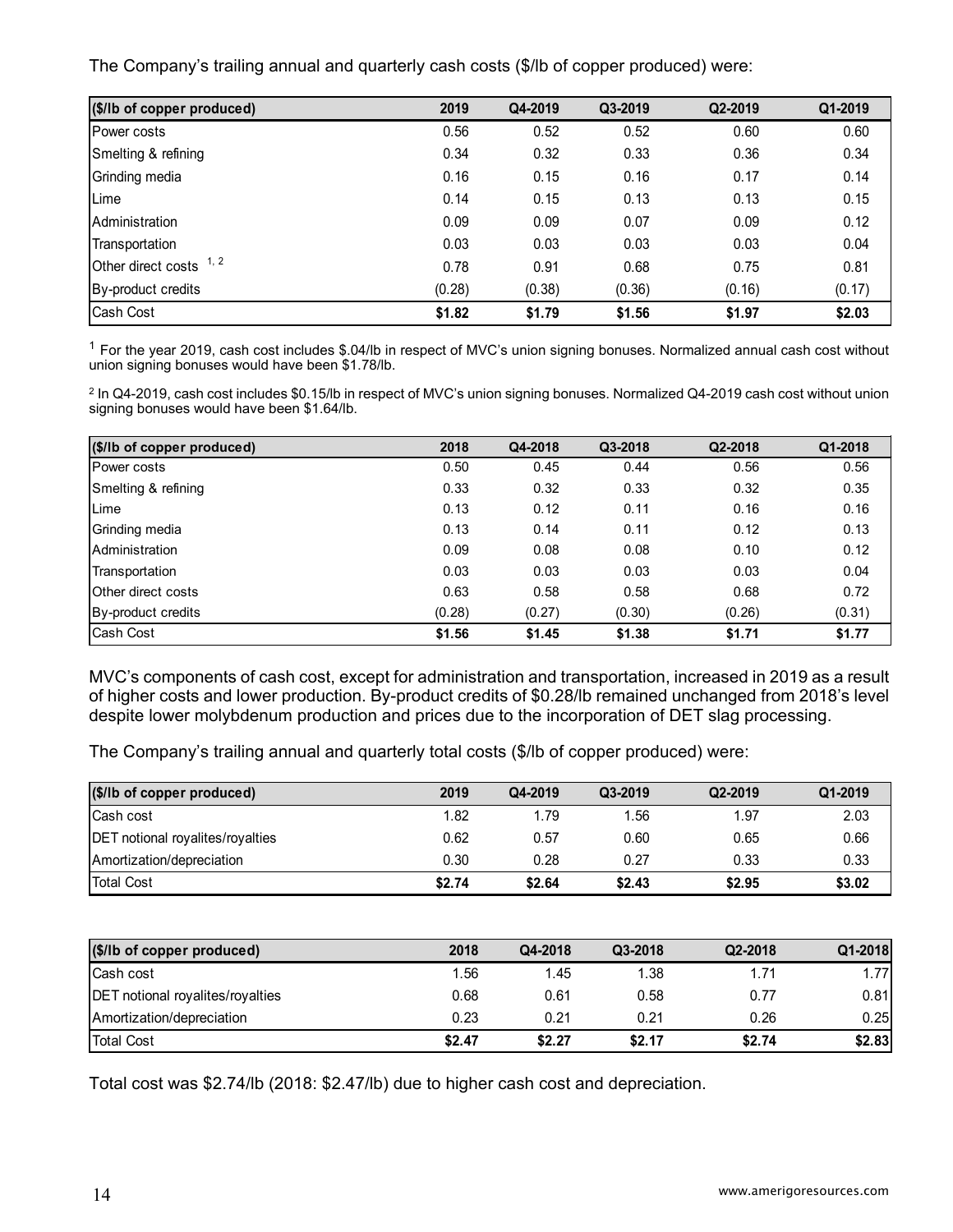## **F I N A N C I A L R E S U L T S – QUARTER ENDED DECEMBER 31, 2019**

In Q4-2019, the Company posted net income of \$0.6 million (\$nil EPS) (Q4-2018: \$5.1 million and \$0.03 EPS).

The Company generated operating cash flow before working capital changes of \$6.4 million (Q4-2018: \$9.2 million), and net cash from operating cash flow of \$6.9 million (Q4-2018: \$7.8 million).

### **Revenue**

Revenue in Q4-2019 was \$35.5 million (2018: \$37.6 million) due to lower production from fresh tailings, Cauquenes tailings and molybdenum.

### **Expenses**

| (Expressed in thousands)                  | Q4-2019      |      | Q4-2018 |
|-------------------------------------------|--------------|------|---------|
|                                           | \$           |      | \$      |
| Direct tolling and production costs       |              |      |         |
| Power costs                               | \$<br>8,216  | - \$ | 8,400   |
| Direct labour costs                       | 4,757        |      | 2,512   |
| Lime costs                                | 2,342        |      | 2,226   |
| Grinding media                            | 2,432        |      | 2,556   |
| Other direct tolling / production costs   | 8,001        |      | 5,640   |
|                                           | 25,748       |      | 21,334  |
| Depreciation and amortization             | 4,353        |      | 3,883   |
| Administration                            | 1,390        |      | 1,432   |
| <b>DET</b> royalties - molybdenum         | 460          |      | 854     |
| Tolling and production costs              | \$<br>31,951 | \$   | 27,503  |
| Unit tolling and production costs (\$/lb) | 2.07         |      | 1.56    |

Direct tolling and production costs were \$25.7 million (2018: \$21.3 million), due to an increase of \$2.2 million in direct labour costs (\$2.1 million associated with MVC's union signing bonuses) and an increase of \$2.4 million in other direct tolling and production costs, including \$1.0 million in direct slag processing costs (\$nil in Q4-2018) and a variance of \$1.2 million in inventory adjustments between the two comparative quarters.

Depreciation and amortization were \$4.4 million (Q4-2018: \$3.9 million) due to a higher MVC asset base, administration expense remained at \$1.4 million and the DET molybdenum royalties decreased to \$0.5 million from \$0.9 million due to lower molybdenum production prices.

Unit tolling and production costs increased from \$1.56/lb in Q4-2018 to \$2.07/lb in Q4-2019.

## **COMPARATIVE PERIODS**

Amerigo's quarterly financial statements are reported under IFRS applicable to interim financial reporting.

The following tables provide highlights from Amerigo's financial statements of quarterly results for the past eight quarters.

|                                   | Q4-2019                  | Q3-2019 | Q2-2019  | Q1-2019  |
|-----------------------------------|--------------------------|---------|----------|----------|
|                                   |                          |         | \$       |          |
|                                   |                          |         |          |          |
| Total revenue (thousands)         | 35.474                   | 33,900  | 22,692   | 27,736   |
| Net income (loss) (thousands)     | 633                      | (2,083) | (6, 564) | (1, 399) |
| Earnings (loss) per share         | $\overline{\phantom{a}}$ | (0.01)  | (0.04)   | (0.01)   |
| Diluted earnings (loss) per share | $\overline{\phantom{0}}$ | (0.01)  | (0.04)   | (0.01)   |

www.amerigoresources.com 15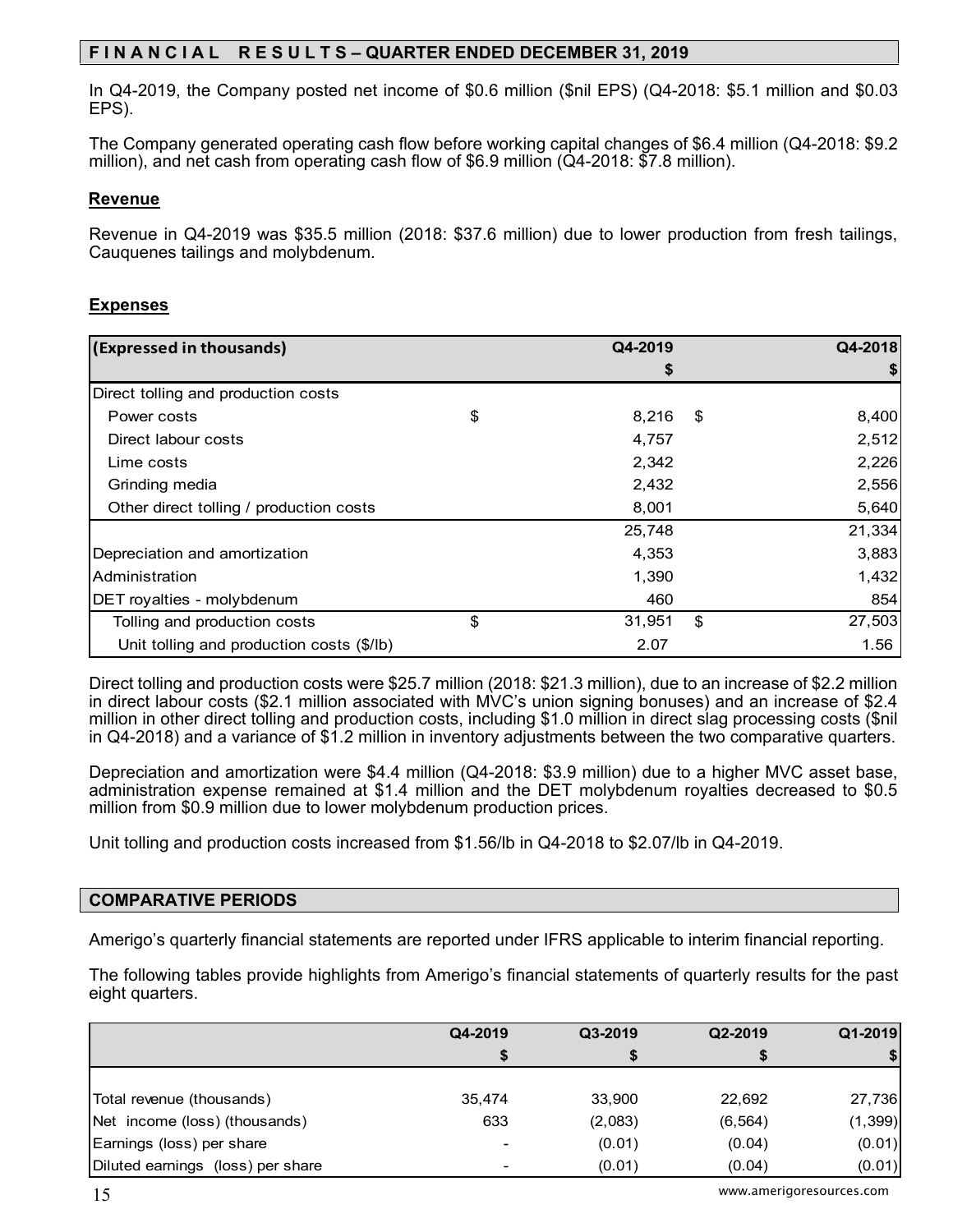|                            | Q4-2018 | Q3-2018 | Q2-2018 | Q1-2018 |
|----------------------------|---------|---------|---------|---------|
|                            |         | S       | \$      | \$      |
|                            |         |         |         |         |
| Total revenue (thousands)  | 37,582  | 32,370  | 32,999  | 33,881  |
| Net income (thousands)     | 5,120   | 1,438   | 2,720   | 1,217   |
| Earnings per share         | 0.03    | 0.01    | 0.02    | 0.01    |
| Diluted earnings per share | 0.03    | 0.01    | 0.02    | 0.01    |

Quarterly revenue variances result mostly from higher or lower copper deliveries (a factor of quarterly production), MVC's copper price (a factor of market prices) and adjustments to fair value of settlement receivables.

The Company's revenues are highly sensitive to these variables, as summarized below:

|                                     | Q4-2019 | Q3-2019 | Q2-2019 | Q1-2019 | Q4-2018 | Q3-2018 | Q2-2018 | Q1-2018 |
|-------------------------------------|---------|---------|---------|---------|---------|---------|---------|---------|
| Copper sales/deliveries             | 15.5    | 16.6    | 13.4    | 12.9    | 17.6    | 17.6    | 14.22   | 14.52   |
| MVC's copper price                  | 2.76    | 2.62    | 2.67    | 2.92    | 2.77    | 2.74    | 3.16    | 3.09    |
| Settlement adjustments <sup>2</sup> | 1.04    | (0.55)  | (1.72)  | 0.85    | 0.41    | (6.08)  | 0.56    | (0.18)  |

1 Million pounds of copper sold under tolling agreements with DET.<br><sup>2</sup> Adjustments to fair value of prior quarter copper settlement receivables, expressed in millions of dollars.

Q3-2018 was positively affected by then record copper deliveries, but negatively impacted by lower copper prices and \$6.1 million in negative settlement adjustments. In Q4-2018, copper deliveries remained at record level and MVC's copper price improved slightly to \$2.77/lb with positive settlement adjustments of \$0.4 million. In Q1-2019 and Q2-2019, copper deliveries were substantially lower than in recent quarters as a result of low plant recoveries, resulting from MVC's mining plan sequence. Copper prices in Q1-2019 were stronger than in the second half of 2018, but in Q2-2019 declined again resulting in \$1.7 million in negative price adjustments. In Q3-2019 copper prices continued to decline but the quarter to quarter decline was substantially lower than in the preceding quarter, resulting in lower negative settlement adjustments. Deliveries improved due to higher production. In Q4-2019 copper price recovered and the Company had positive settlement adjustments. Deliveries were lower than in Q3-2019.

In addition to revenue variances, the Company's quarterly results in the most recent eight quarters were also affected by variations in cost of sales:

|                                           | Q4-2019 | Q3-2019 | Q2-2019 | Q1-2019 | Q4-2018 | Q3-2018 | Q2-2018 | Q1-2018           |
|-------------------------------------------|---------|---------|---------|---------|---------|---------|---------|-------------------|
| Tolling and production costs <sup>1</sup> | 31.95   | 32.89   | 28.79   | 25.76   | 27.50   | 28.43   | 27.21   | 28.72             |
| Unit tolling and production $cost^2$      | 2.07    | .99     | 2.08    | .99     | 1.56    | .62     | 1.91    | 1.98 <sub>1</sub> |

1 Million of dollars.

<sup>2</sup> Tolling and production costs divided over number of pounds of copper delivered.

Tolling and production costs are affected by production levels, input costs (particularly power, lime and grinding media costs) and the depreciation or appreciation of the CLP to the U.S. dollar. Q1-2018 costs included higher power, lime and other direct costs. Total Q3-2018 costs increased due to higher production but decreased on a unit basis, and in Q4-2018 decreased both in respect of total and unit cost. In Q1-2019 total tolling and production costs decreased due to lower production, but the lower production drove unit costs higher. In Q2-2019, inventory variations increased tolling and production costs by \$3.5 million compared to the preceding quarter. In Q3-2019 total tolling and production costs increased due to higher deliveries which in turn resulted in lower unit costs. In Q4-2019, tolling and production costs included \$2.3 million in signing bonuses paid to MVC workers, increasing unit costs as there was no higher output associated with this cost.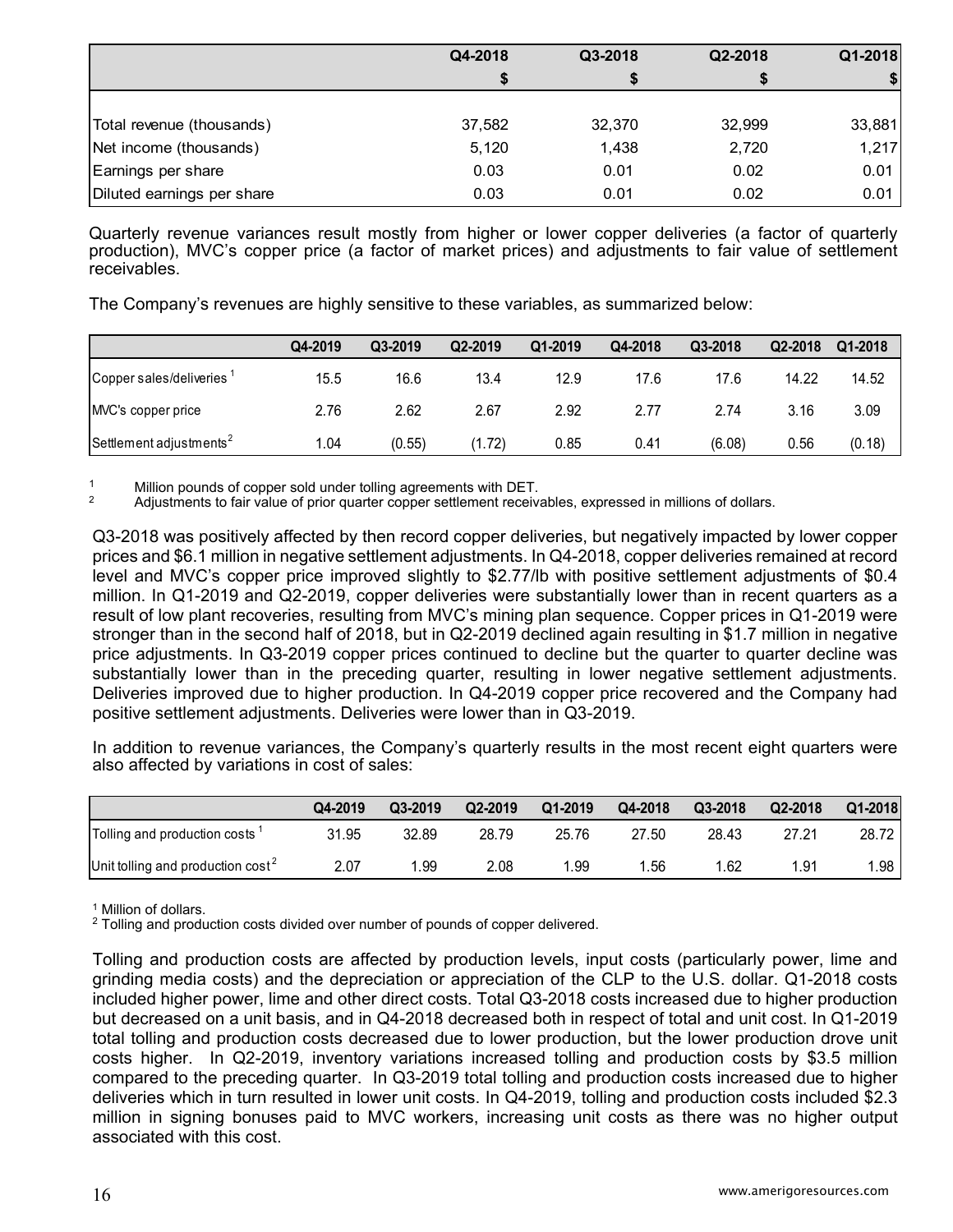### **LIQUIDITY and FINANCIAL POSITION**

#### **Cash Flow from Operations**

In 2019, the Company generated net cash from operating activities of \$9.7 million (2018: \$27.2 million). Excluding the effect of changes in working capital accounts, the Company generated cash of \$9.8 million in the year (2018: \$27.8 million).

The Company operates in a cyclical industry with cash flow generating capacity closely correlated to market copper prices. The decrease in cash generated from operations in the year was due to lower copper and molybdenum prices and higher operating costs.

At December 31, 2019, the provisional copper price used by MVC was \$2.76/lb and final prices will be the average LME prices for January (\$2.74/lb), February and March 2020. A 10% increase or decrease from the \$2.76/lb provisional price used at December 31, 2019 would result in a \$4.3 million change in revenue in Q1-2020 in respect of Q4-2019 production.

### **Cash Flow from Financing Activities**

In 2019, the Company made debt repayments of \$11.3 million (2018: \$14.4 million), paid \$1.2 million in transaction costs associated with MVC's debt refinance (2018: received \$23.3 million in debt proceeds, net of transaction costs) and made lease repayments of \$1.2 million.

In 2019 the Company received \$0.5 million in proceeds from various exercises of stock options (2018: \$0.1 million).

### **Cash Flow used in Investing Activities**

In 2019, the Company used cash of \$10.0 million for payments of Capex (2018: \$35.3 million) and paid \$0.7 million in capitalized interest (2018: \$0.6 million). In 2019 the Company received \$0.1 million from the sale of investments (2018 \$nil). Capex payments in 2019 included final payments for the Phase II expansion and sustaining Capex. The most substantial item within 2019 sustaining Capex was the construction of a new Cauquenes sump (\$3.6 million).

#### **Liquidity Analysis**

At December 31, 2019, the Company's cash and cash equivalents were \$7.2 million (2018: \$21.3 million) and the Company had a working capital deficiency of \$15.1 million (December 31, 2018: \$16.9 million).

The Company expects that it will continue to be able to meet obligations for the next 12 months from operating cash flows, assuming copper prices in 2020 average at least \$2.60/lb and the Company's 2020 production and cost outlook is met (page 9).

MVC expects treatment and refinery charges in 2020 (which are based on industry benchmarks) to decrease to \$0.29/lb (2019: \$0.35/lb), representing annual cost reductions of approximately \$3.2 million. Based on rates effective as of January 1, 2020, power costs are also to come down from 2019's \$0.0987/kWh to approximately \$0.0892/kWh, an annual cost reduction of approximately \$5.8 million. MVC continues to reduce other costs in order to maximize its cash-generating capacity.

In 2020, MVC will not need to build a new sump at Cauquenes and has budgeted \$3.8 million in Capex that includes projects to improve water recirculation (\$2.2 million) and various Capex to improve plant efficiency (\$1.6 million). If copper prices average \$2.80/lb during Q1-2020 and other liquidity tests are met, MVC would incur additional Capex of \$1.2 million in the year for a total of \$5.0 million. Additional Capex would include the supply and installation of automated sampling and reagent supply equipment, electrical improvements and purchase of additional equipment for the water thickeners.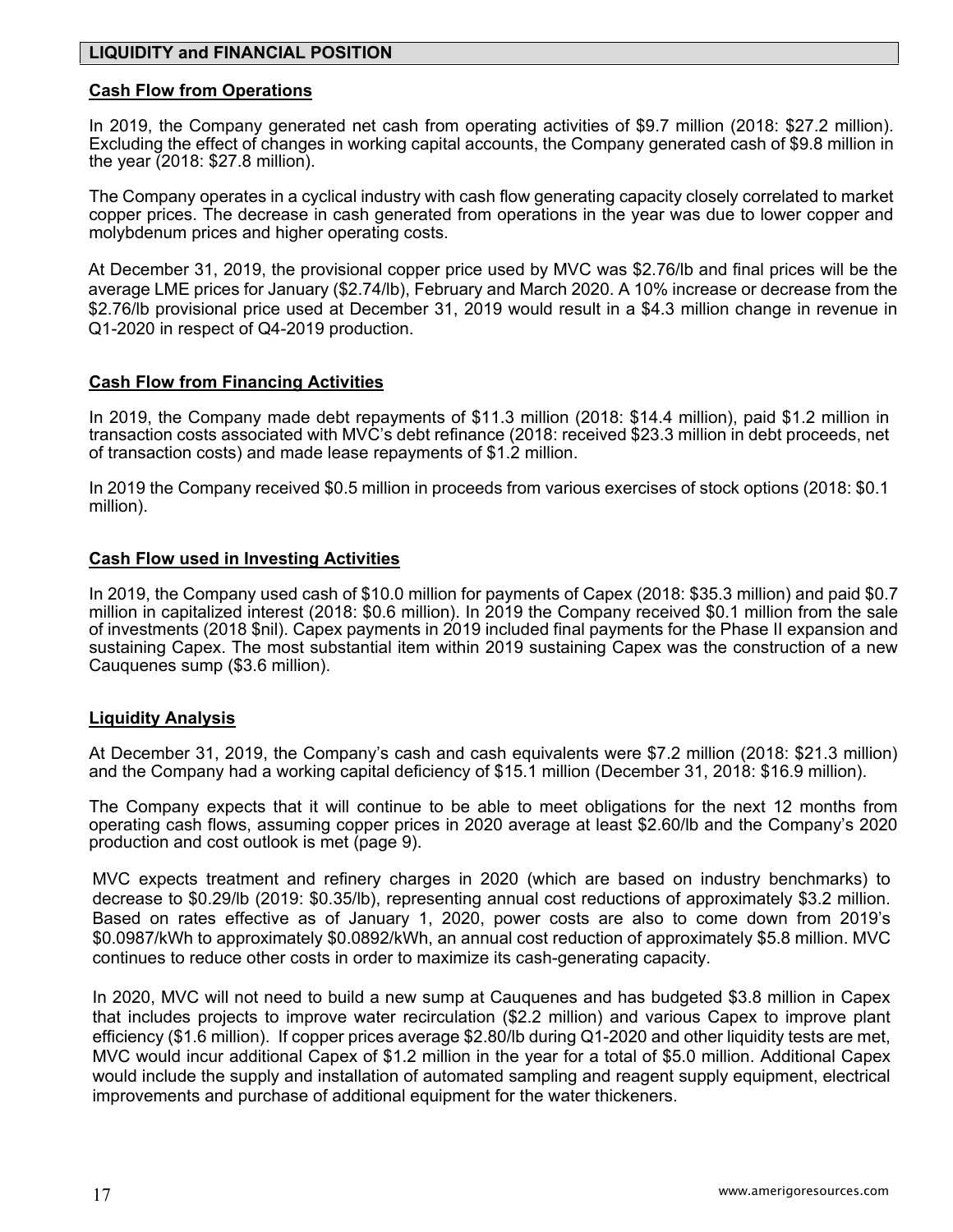# **Borrowings**

| (Expressed in thousands)                              | December 31, | December 31, |
|-------------------------------------------------------|--------------|--------------|
|                                                       | 2019         | 2018         |
|                                                       |              |              |
|                                                       |              |              |
| Cauquenes Phase One Loan                              |              | 31,317       |
| Cauquenes Phase Two Loan                              |              | 34,895       |
| Consolidated bank loan                                | 55,897       |              |
|                                                       | 55,897       | 66,212       |
| Comprise:                                             |              |              |
| Short-term debt and current portion of long-term debt | 10,108       | 23,521       |
| Long-term debt                                        | 45,789       | 42,691       |
|                                                       | 55,897       | 66,212       |

On March 25, 2015, MVC obtained a \$64.4 million loan facility from Scotiabank Chile ("Scotiabank") and Export Development Canada ("EDC") to finance the Cauquenes Phase One expansion (the "Cauquenes Phase One Loan"). The Cauquenes Phase One Loan had a maximum repayment term of six years consisting of twelve equal semi-annual principal payments of \$5.4 million which commenced on June 30, 2016. Interest was subject to a variable rate based on the US Libor six-month rate and most recently 5.70% per annum.

On August 3, 2017, MVC obtained a \$35.3 million facility (the "Cauquenes Phase Two Loan") from Scotiabank and EDC to finance the Cauquenes Phase Two expansion. The Cauquenes Phase Two Loan had a maximum repayment term of three years consisting of six equal semi-annual principal payments of \$5.9 million which commenced on June 30, 2019. Interest on the Phase Two Loan was synthetically fixed through an IRS, accounted for at fair value through profit or loss, at a rate of 6.02% per annum for 75% of the facility. The IRS had a term to January 3, 2022. The remaining 25% of the facility was subject to a variable rate based on the US Libor six-month rate and most recently 5.70% per annum.

On September 26, 2019, MVC completed a refinance of the Cauquenes Phase One and Phase Two loans, which at the time of refinance had an outstanding principal of \$56.3 million and accrued interest of \$0.8 million. Under the refinance provisions, the principal outstanding on the Cauquenes loans was structured as a four-year senior secured term loan facility (the "Consolidated Bank Loan") of \$56.3 million, provided jointly by Scotiabank and EDC.

The Consolidated Bank Loan has a maximum repayment term of 4 years to September 26, 2023 that may be shortened without penalty in accordance with the provisions of the debt agreement. Seven semi-annual installments of \$4.7 million are to be made starting on March 26, 2020, together with accrued interest. A final installment of \$23.5 million plus accrued interest is to be made on September 26, 2023. Any prepayments made during the term of the loan will reduce the amount due on the final installment.

Interest on the Consolidated Bank Loan is synthetically fixed through an IRS, accounted for at fair value through profit or loss, at a rate of 5.70% per annum for 80% of the facility. The remaining 20% of the facility is subject to a variable rate based on the US Libor six-month rate, currently 4.91% per annum. The IRS has a term to September 26, 2023.

On closing of the refinance, MVC paid \$0.8 million in interest accrued on the Cauquenes loans, an IRS break fee of \$0.3 million and bank commissions of \$1.2 million.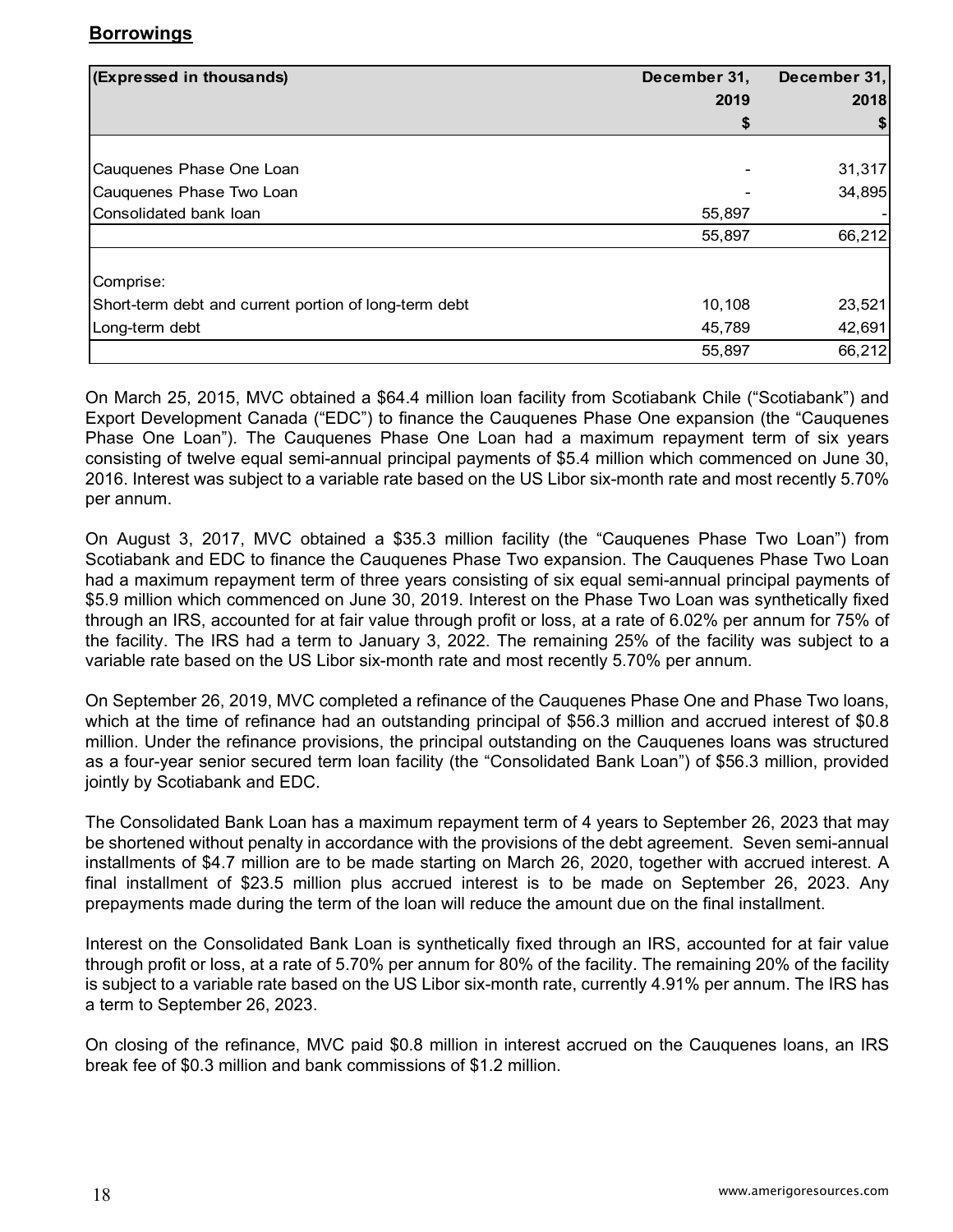Also, on closing MVC recognized a loss on modification of debt of \$1.6 million, included as finance expense in the period. The loss on modification of debt is a non-cash item arising from the application of *IFRS 9 - Financial Instruments*, under which the present value of the cash flows of the original and renegotiated debt were compared using the Company's effective interest rate, with a resulting loss and an adjustment to the carrying value of the Consolidated Bank Loan.

The balance of the Consolidated Bank Loan (net of transaction costs) at December 31, 2019 was \$55.9 million (December 31, 2018: \$nil).

MVC has provided security on the Consolidated Bank Loan in the form of a charge on all of MVC's assets.

MVC is required to meet four bank covenants: current ratio, tangible net worth, debt service coverage ratio, and debt/EBITDA ratio, measured semi-annually on June 30 and December 31. At December 31, 2019, MVC met the tangible net worth requirement of \$125.0 million and the debt/EBITDA ratio (requirement of less than 3). MVC received waivers from Scotiabank and EDC in respect of the current ratio (requirement of 1.05) and debt service coverage ratio (requirement of 1.2).

MVC also continues to be required to have a DSRA which must be used to: /i/ pay the principal and interest of bank loans and amounts owing under the IRS if MVC has insufficient funds to make these payments and /ii/ fund MVC's operating expenses. If it becomes necessary to fund MVC's operations with funds from the DSRA, MVC will need to replenish the DSRA at each month end with funds necessary to maintain a balance equal to one hundred percent of the sum of the principal, interest and IRS that are payable in the following six months. At December 31, 2019, MVC held DSRA funds in the required amount of \$6.1 million.

#### Molybdenum Plant Expansion Lease

In 2018, MVC entered into a lease of 201,903 Chilean Unidades de Fomento ("UF") to finance the expansion of MVC's molybdenum plant. Terms of the lease include a term to November 2023, monthly capital payments of approximately \$0.1 million, a balloon payment at the end of the lease term of approximately \$1.5 million and interest at a rate of 0.45% per month. The lease can be prepaid without penalty. At December 31, 2019, the lease obligation was \$6.8 million (December 31, 2018: \$9.0 million).

## **AGREEMENTS WITH CODELCO'S DET**

MVC has a contract with DET ("the DET Agreement") to process the fresh tailings from El Teniente and the tailings from the Cauquenes and Colihues historic tailings deposits. The Agreement has a term to 2037 for fresh tailings, the earlier of 2033 or deposit depletion for Cauquenes, and the earlier of 2037 or deposit depletion for Colihues.

The DET Agreement establishes a series of royalties payable by MVC to DET, calculated using the average LME copper price for the month of concentrates production.

The DET Agreement currently operates as a tolling contract under which title to the copper concentrates produced by MVC remains with DET. MVC earns tolling revenue, calculated as the gross value of copper produced at applicable market prices net of notional items. Notional items include treatment and refining charges, DET copper royalties and transportation costs.

Notional royalties for copper concentrates produced from fresh tailings are determined through a sliding scale formula tied to copper prices ranging from \$1.95/lb (13.5%) to \$4.80/lb (28.4%).

Notional royalties for copper concentrates produced from Cauquenes are determined through a sliding scale for copper prices ranging from \$1.95/lb (16%) to \$5.50/lb (39%).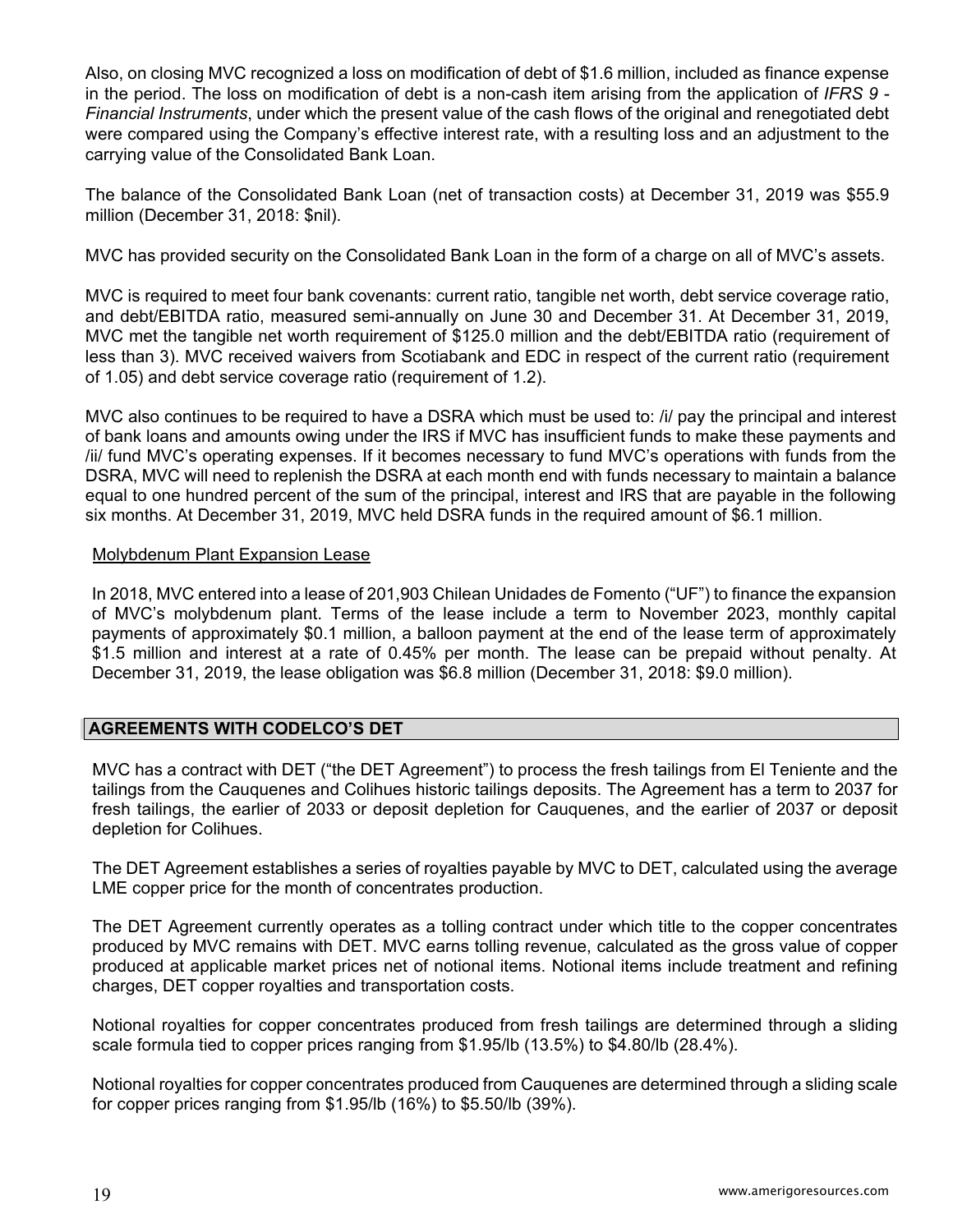Notional royalties for copper concentrates produced from Colihues are determined through a sliding scale for copper prices ranging from \$0.80/lb (3%) to \$4.27lb (30%). MVC intends to restart processing tailings from Colihues once the Cauquenes deposit is depleted.

MVC pays a sliding scale global molybdenum royalty for molybdenum prices between \$6.00/lb (3%) and \$40.00/lb (19.7%).

The Agreement anticipates that in the event monthly average prices fall below certain ranges and projections indicate the permanence of such prices over time, the parties will meet to review cost and notional royalty/royalty structures to maintain the Agreement's viability and the equilibrium of the benefits between the parties.

The DET Agreement also contains three early exit options exercisable by DET within 2021 and every three years thereafter only in the event of changes unforeseen at the time the Agreement was entered into. Amerigo has currently judged the probabilities of DET exercising any of these early exit options as remote.

| <b>SUMMARY OF OBLIGATIONS (Expressed in thousands)</b> |  |
|--------------------------------------------------------|--|
|                                                        |  |

|                       | <b>Total</b> | Less than 1 year | 1 to 2 years | 2 to 5 years             | More than 5 years |
|-----------------------|--------------|------------------|--------------|--------------------------|-------------------|
| Trade and other       |              |                  |              |                          |                   |
| payables              | 19,837       | 19,837           |              |                          |                   |
| <b>Current</b> income |              |                  |              |                          |                   |
| tax payable           | 55           | 55               |              |                          |                   |
| <b>DET</b>            |              |                  |              |                          |                   |
| royalties             | 9,284        | 9,284            | -            | $\blacksquare$           |                   |
| Derivative to         |              |                  |              |                          |                   |
| related parties       | 12,181       | 1,219            | 1,216        | 3,152                    | 6,594             |
| Severance             |              |                  |              |                          |                   |
| provisions            | 973          | ۰                | -            | $\overline{\phantom{a}}$ | 973               |
| Minimum               |              |                  |              |                          |                   |
| power                 |              |                  |              |                          |                   |
| payments <sup>1</sup> | 298,561      | 21,129           | 21,374       | 63,979                   | 192,079           |
| Borrowings            | 55,897       | 9,818            | 9,081        | 36,998                   |                   |
|                       |              |                  |              |                          |                   |
| Leases                | 7,078        | 1,631            | 1,562        | 3,885                    | $\mathbf 0$       |
| Total                 |              |                  |              |                          |                   |
| contractual           |              |                  |              |                          |                   |
| obligations           | 403,866      | 62,973           | 33,233       | 108,014                  | 199,646           |

<sup>1</sup> At December 31, 2019, MVC had an agreement for the supply of MVC's annual power requirements from 2018 to 2032. The agreement established minimum charges based on peak hour power supply calculations, estimated to range from \$1.4 to \$1.8 million per month.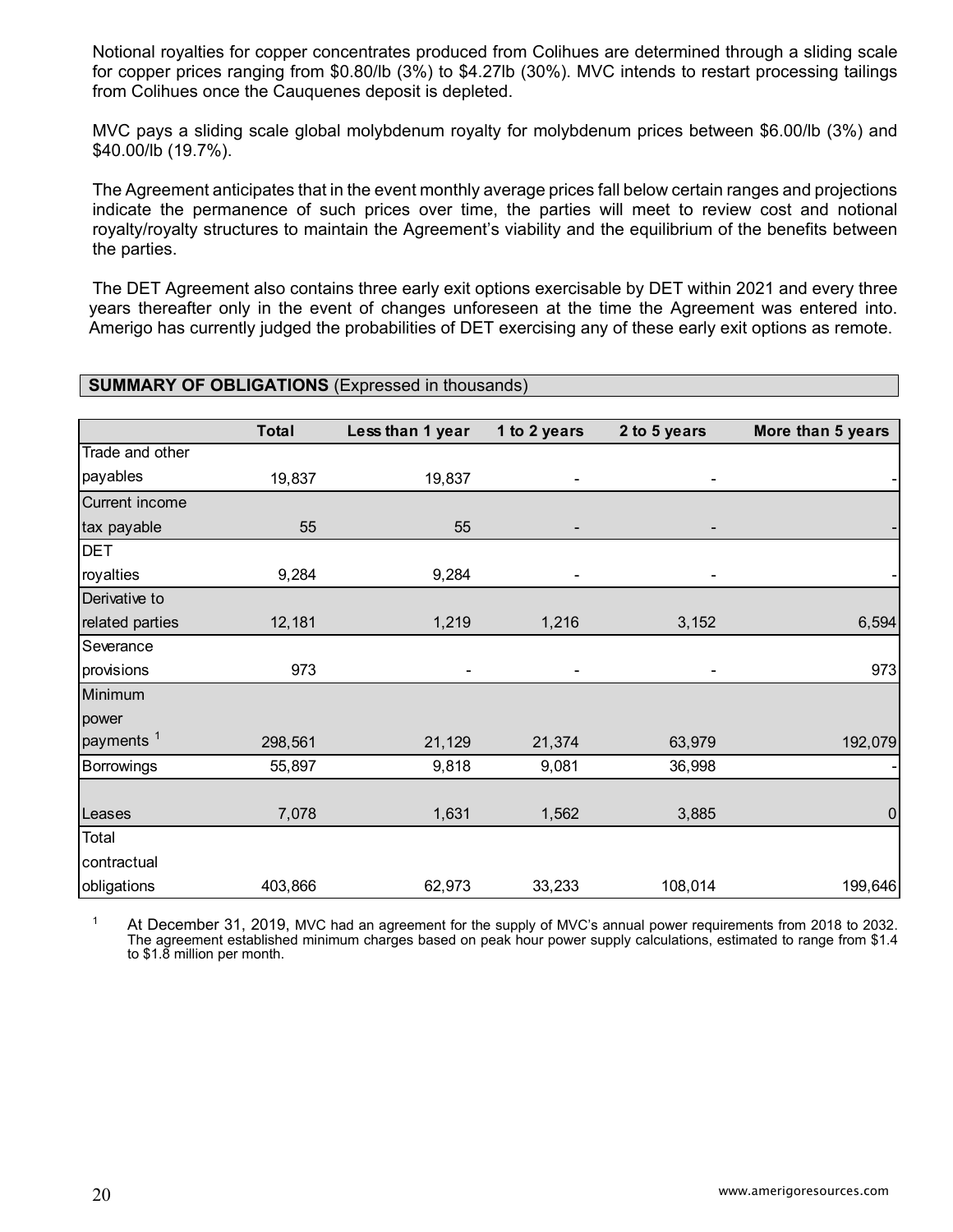## **TRANSACTIONS WITH RELATED PARTIES**

a) Derivative liability

Amerigo holds its interest in MVC through Amerigo International Holdings Corp. ("Amerigo International"), wholly owned by Amerigo except for certain outstanding Class A shares which are owned indirectly by Amerigo's founders (including Amerigo's current Executive Chairman). The Class A shares were issued in 2003 as part of a tax-efficient structure for payments granted as consideration to the founders transferring to Amerigo their option to purchase MVC

The Class A shareholders are not entitled to any participation in the profits of Amerigo International, except for monthly payments, calculated as follows:

- \$0.01 for each pound of copper equivalent produced from DET tailings by MVC or any successor entity to MVC if the price of copper is under \$0.80/lb, or
- \$0.015 for each pound of copper equivalent produced from DET tailings by MVC or any successor entity to MVC if the price of copper is \$0.80/lb or more.

Under IFRS, the payments constitute a derivative financial instrument which needs to be measured at fair value at each reporting date. Changes in fair value are recorded in profit for the period.

The derivative expense includes the actual monthly payments described above and changes in the derivative's fair value.

In 2019, \$1.0 million was paid or accrued to the Class A shareholder (2018: \$1.1 million) and the derivative's fair value increased \$1.0 million (2018: decreased \$1.2 million), for a total derivative expense of \$2.0 million (2018: gain of \$0.1 million) (Note 19(b)).

At December 31, 2019, the derivative liability totalled \$12.1 million (2018: \$11.1 million), with a current portion of \$1.2 million (2018: \$1.4 million) and a long-term portion of \$10.9 million (2018: \$9.7 million).

b) Directors' fees and remuneration to officers

 In 2019, the Company paid or accrued \$1.4 million in salaries and fees to companies associated with certain officers (2018: \$1.6 million). In the same period, Amerigo paid or accrued \$0.2 million in directors' fees (2018: \$0.3 million). These transactions were in the ordinary course of business and measured at market rates determined on a cost recovery basis.

In 2019, 3,150,000 options were granted to Amerigo directors and officers (2018: 2,950,000 options).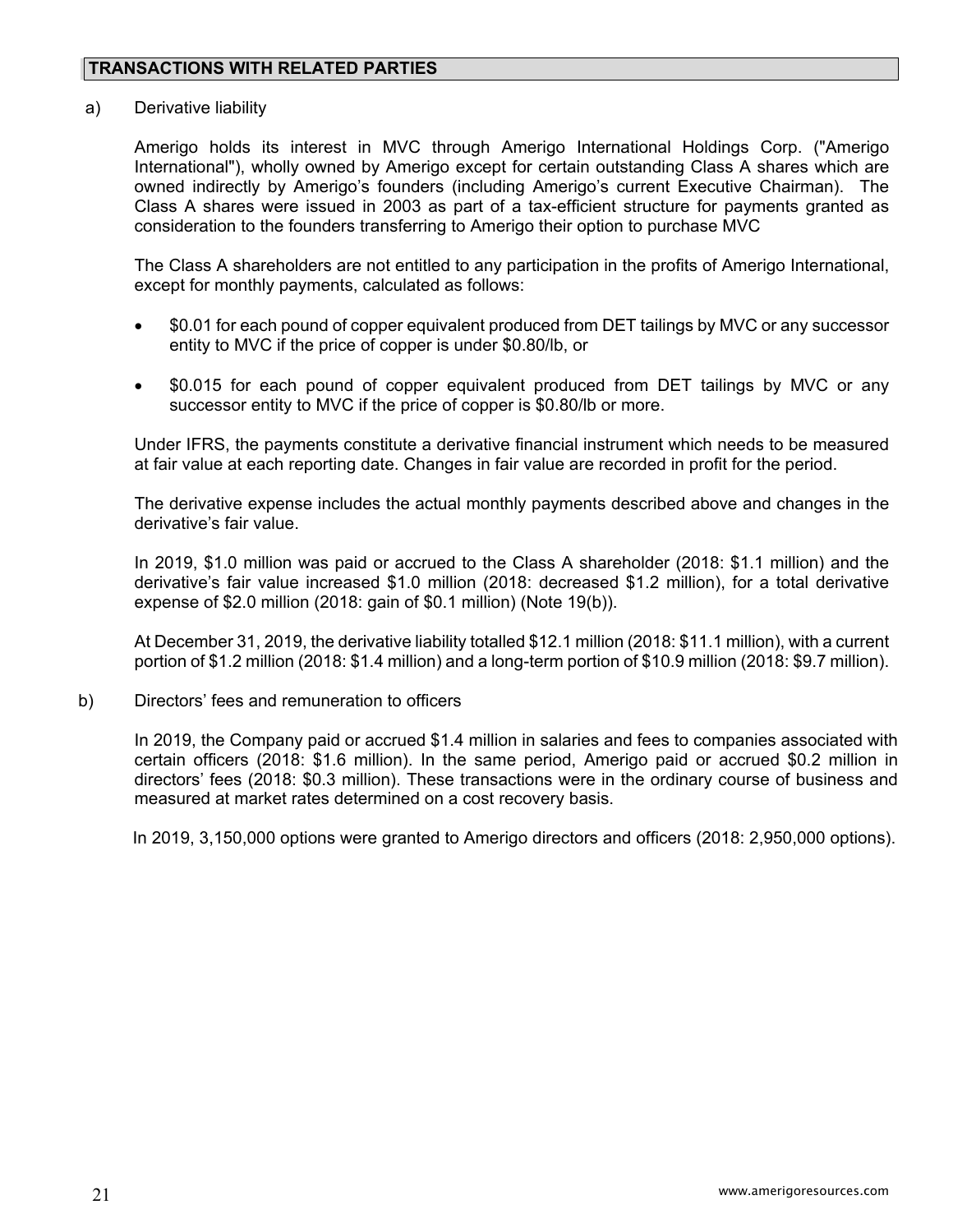### **OTHER MD&A REQUIREMENTS**

#### **Critical Accounting Estimates and Judgments**

Estimates and judgements are continually evaluated and are based on historical experience and other factors, including expectations of future events that are believed to be reasonable under the circumstances.

In preparing these consolidated financial statements, the Company makes judgments, estimates and assumptions concerning the future which may vary from actual results. Judgments estimates and assumptions that could have a significant risk of causing a material adjustment to the carrying amounts of assets and liabilities within the next financial year are addressed below.

a) Useful Lives of Long-Lived Assets

MVC estimates the economic life of most of property, plant and equipment based on their useful life, not to exceed the term of MVC's contractual relationship with DET (December 31, 2037).

b) Related Party Derivative Liability

The Company has an obligation to make payments to a related party, based on a fixed payment for each pound of copper equivalent produced from DET tailings by MVC. This constitutes a derivative financial instrument measured at fair value. As required under IFRS, the Company reassesses its estimate for the derivative on each reporting date.

c) Impairment of Property, Plant and Equipment

 In accordance with Amerigo's accounting policy, each asset or cash generating unit is evaluated at each reporting date to determine whether there are any indications of impairment. If any such indication exists, a formal estimate of the recoverable amount is performed, and an impairment loss is recognized to the extent that the carrying amount exceeds the recoverable amount. The recoverable amount of an asset or cash generating group of assets is measured at the higher of its fair value less costs to sell and its value in use.

#### **Disclosure Controls and Procedures**

Amerigo designs disclosure controls and procedures to provide reasonable assurance that all relevant information is communicated to senior management and to allow timely decisions regarding required disclosure.

Amerigo has a formal corporate disclosure policy and a Disclosure Policy Committee ("DPC"). Amerigo's directors and Aurora Davidson (President and CEO) are members of the DPC.

Management has reasonable confidence that the Company's material information is made known to them in a timely manner, and that Amerigo's disclosure controls and procedures are effective on an ongoing basis.

#### **Internal Controls over Financial Reporting ("ICFR")**

ICFR is a process designed to provide reasonable assurance on the reliability of financial reporting and the preparation of financial statements for external purposes under IFRS.

Amerigo's ICFR includes policies and procedures that:

 Pertain to the maintenance of records that accurately and fairly reflect the additions to and dispositions of Company assets;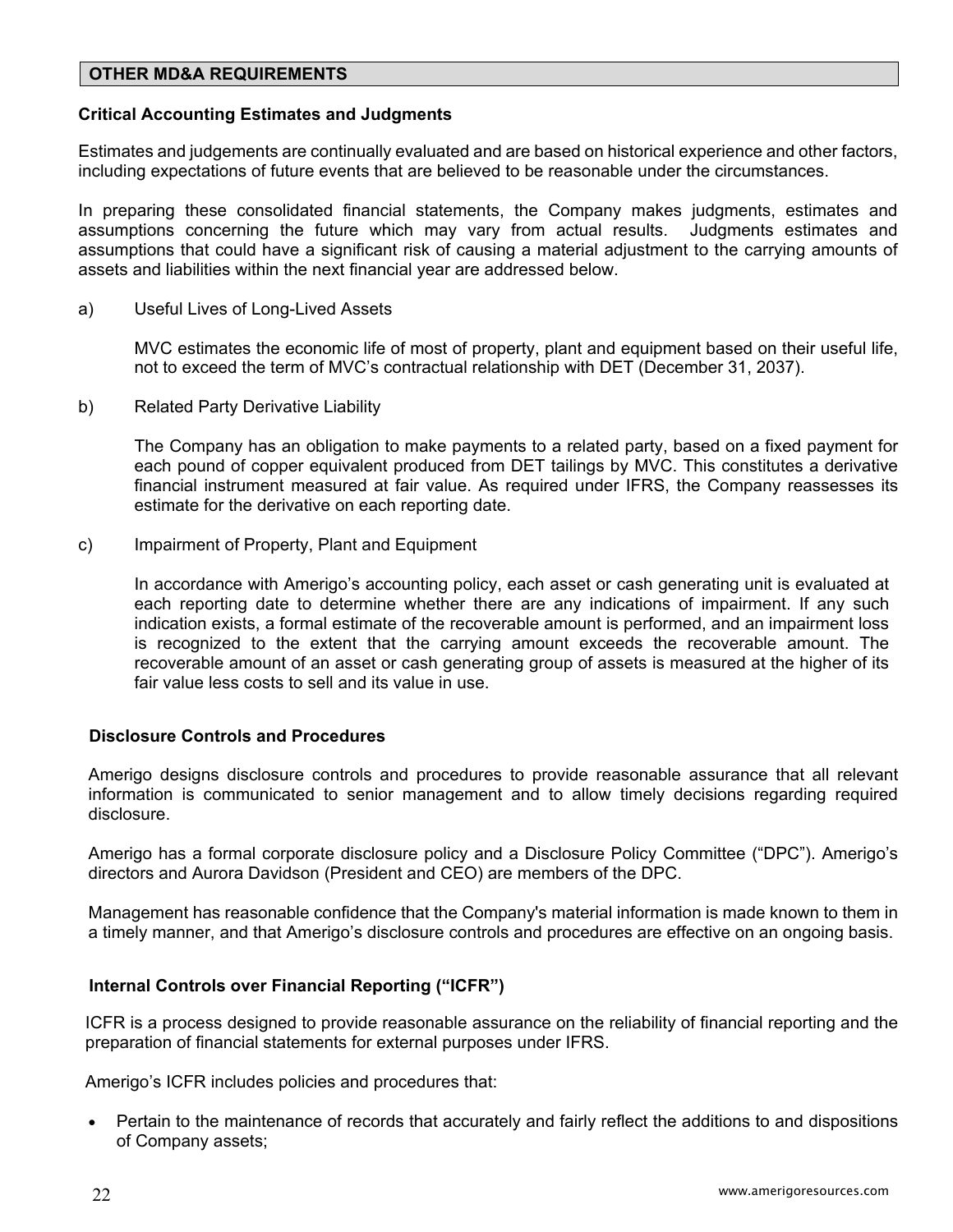- Provide reasonable assurance that transactions are recorded as necessary to permit preparation of financial statements under IFRS;
- Provide reasonable assurance that the Company's receipts and expenditures have the proper authorization of Amerigo's management and directors; and
- Provide reasonable assurance on the prevention or timely detection of unauthorized acquisition, use or disposition of Company assets that could have a material effect on the financial statements.

Any system of internal controls over financial reporting, no matter how well designed, has inherent limitations.

Even those systems determined to be effective can provide only reasonable assurance on preparation and presentation of financial statements.

An evaluation of the design and operating effectiveness of the Company's ICFR was conducted as of December 31, 2019 by the Company's management, including the CEO/CFO. Based on this evaluation, management has concluded that the design and operation of the Company's ICFR was effective.

There were no changes in the year that materially affected, or are reasonably likely to affect, Amerigo's ICFR

#### **Commitments**

- At December 31, 2019, MVC had a long-term agreement for the supply of 100% of MVC's power requirements to December 31, 2032. The agreement established minimum stand-by charges based on peak hour power supply calculations, estimated to range from \$1.4 to \$1.8 million per month.
- Amerigo has an agreement for the lease of office premises in Vancouver to December 1, 2021. Rent commitments under the agreement are approximately \$0.2 million.
- The DET Agreement has a Closure Plan clause requiring MVC and DET to jointly assess the revision of the closure plan for Cauquenes and compare it to the current DET plan. In the case of any variation in the interests of DET due to MVC's activities in the Cauquenes deposit, the parties will jointly evaluate the form of implementation and financing of or compensation for such variation. Until the estimation of the new closure plan is available, and the parties agree on the terms of compensation resulting from the revised plan, it is Amerigo's view there is no obligation to record a provision because the amount, if any, is not possible to determine.

#### **Securities Outstanding**

On February 18, 2020 Amerigo had 180,769,351 common shares outstanding and 9,520,000 options (exercisable at prices ranging from Cdn\$0.14 to Cdn\$1.11 per share).

Additional information, including the Company's most recent Annual Information Form, is available on SEDAR at www.sedar.com.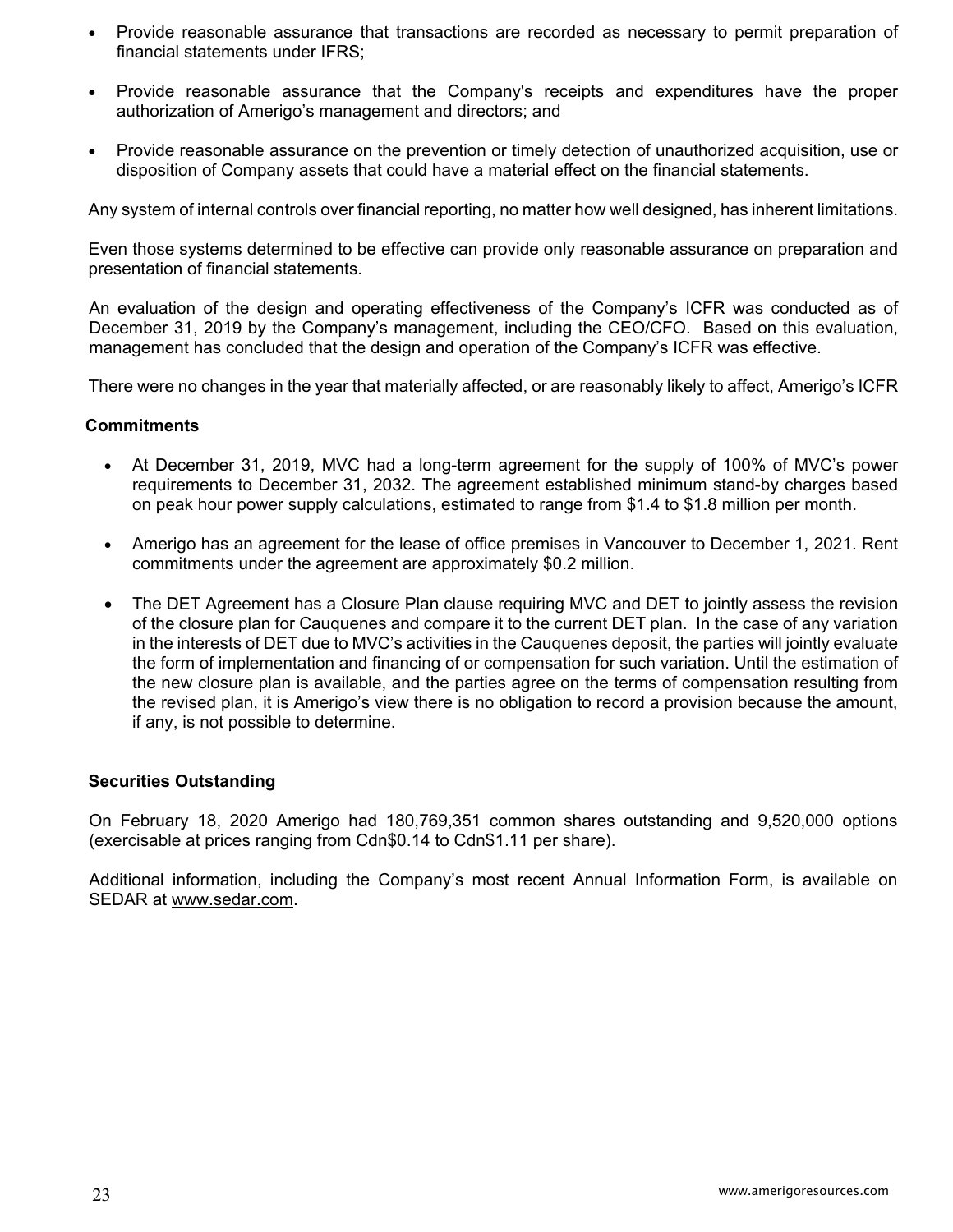# **Cautionary Statement on Forward Looking Information**

This MD&A contains certain forward-looking information and statements as defined in applicable securities laws (collectively referred to as "forward-looking statements"). These statements relate to future events or the Company's future performance. All statements other than statements of historical fact are forwardlooking statements. The use of any of the words "anticipate", "plan", "continue", "estimate", "expect", "may", "will", "project", "predict", "potential", "should", "believe" and similar expressions is intended to identify forward-looking statements. Although the Company believes that these assumptions were reasonable when made, because these assumptions are inherently subject to significant uncertainties and contingencies which are difficult or impossible to predict and are beyond the Company's control, the Company cannot assure that it will achieve or accomplish the expectations, beliefs or projections described in the forward-looking statements. These forward-looking statements involve known and unknown risks, uncertainties and other factors that may cause actual results or events to differ materially from those anticipated in such statements. These forward-looking statements include but are not limited to, statements concerning:

- a forecasted increase in production and a reduction in operating costs;
- our strategies and objectives;
- our estimates of the availability and quantity of tailings, and the quality of our mine plan estimates;
- prices and price volatility for copper and other commodities and of materials we use in our operations; the demand for and supply of copper and other commodities and materials that we produce, sell and use;
- sensitivity of our financial results and share price to changes in commodity prices;
- our financial resources and our expected ability to meet our obligations for the next 12 months;
- interest and other expenses;
- domestic and foreign laws affecting our operations;
- our tax position and the tax rates applicable to us;
- the timing and costs of construction and tolling/production of, and the issuance and maintenance of the necessary permits and other authorizations required for, our expansion projects, including the expansion for the Cauquenes deposit and the timing of ramp-up to full production from Cauquenes;
- our ability to procure or have access to financing and to comply with our loan covenants;
- the production capacity of our operations, our planned production levels and future production;
- potential impact of production and transportation disruptions;
- hazards inherent in the mining industry causing personal injury or loss of life, severe damage to or destruction of property and equipment, pollution or environmental damage, claims by third parties and suspension of operations
- our planned capital expenditures (including our plan to upgrade our existing plant and operations) including the timing and cost of completion of our capital projects;
- estimates of asset retirement obligations and other costs related to environmental protection;
- our future capital and production costs, including the costs and potential impact of complying with existing and proposed environmental laws and regulations in the operation and closure of our operations;
- repudiation, nullification, modification or renegotiation of contracts;
- our financial and operating objectives;
- our environmental, health and safety initiatives;
- the outcome of legal proceedings and other disputes in which we may be involved;
- the outcome of negotiations concerning metal sales, treatment charges and royalties; disruptions to the Company's information technology systems, including those related to
- cybersecurity; our dividend policy; and
- general business and economic conditions.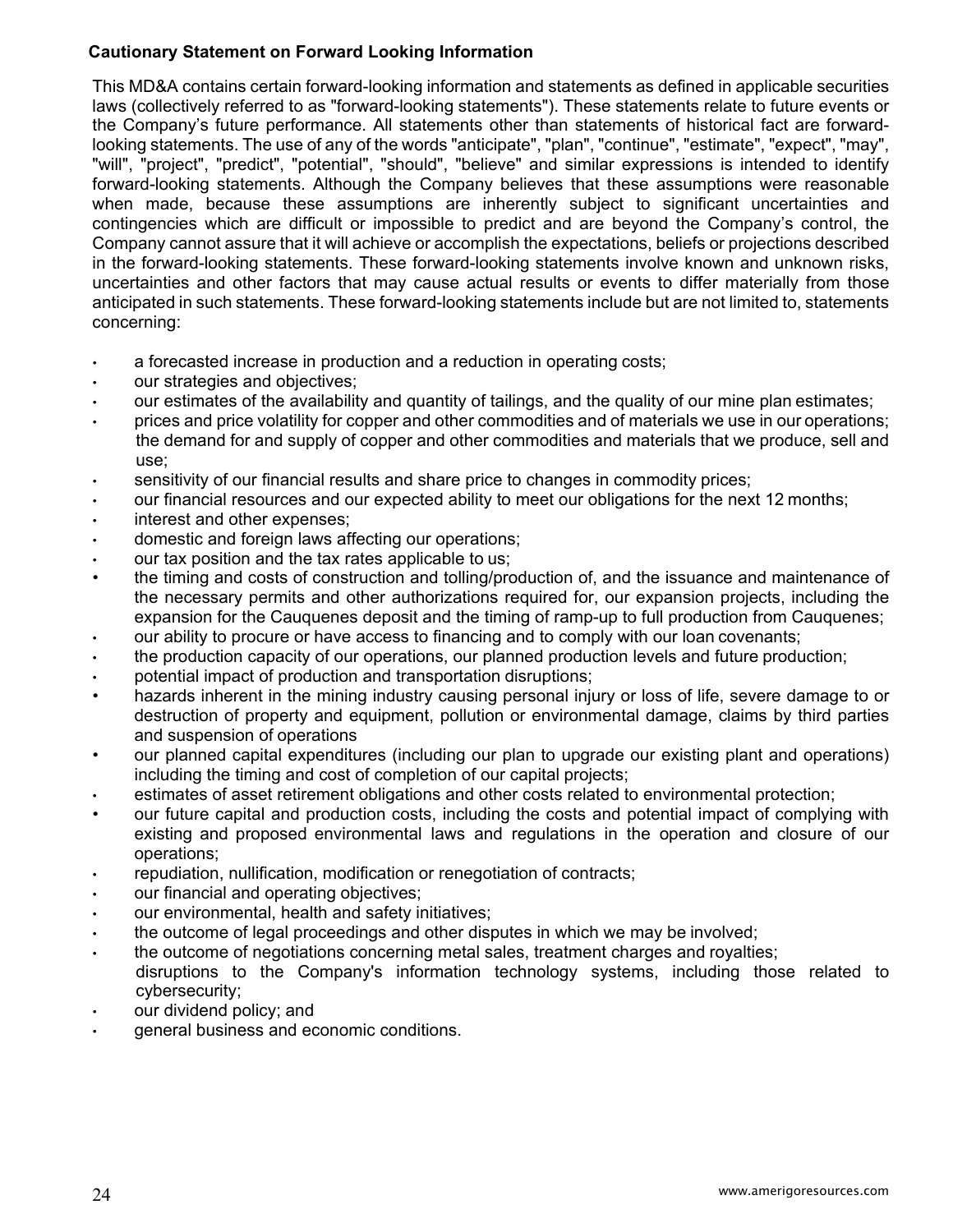Inherent in forward-looking statements are risks and uncertainties beyond our ability to predict or control, including risks that may affect our operating or capital plans; risks generally encountered in the permitting and development of mineral projects such as unusual or unexpected geological formations, negotiations with government and other third parties, unanticipated metallurgical difficulties, delays associated with permits, approvals and permit appeals, ground control problems, adverse weather conditions, process upsets and equipment malfunctions; risks associated with labour disturbances and availability of skilled labour and management; fluctuations in the market prices of our principal commodities, which are cyclical and subject to substantial price fluctuations; risks created through competition for mining projects and properties; risks associated with lack of access to markets; risks associated with availability of and our ability to obtain both tailings from Codelco's Division El Teniente's current production and historic tailings from tailings deposit; risks with respect to completion of all phases of the Cauquenes expansion, the ability of the Company to draw down funds from bank facilities and lines of credit, the availability of and ability of the Company to obtain adequate funding on reasonable terms for expansions and acquisitions, including all phases of the Cauquenes expansion; mine plan estimates; risks posed by fluctuations in exchange rates and interest rates, as well as general economic conditions; risks associated with environmental compliance and changes in environmental legislation and regulation; risks associated with our dependence on third parties for the provision of critical services; risks associated with non-performance by contractual counterparties; title risks; social and political risks associated with operations in foreign countries; risks of changes in laws affecting our operations or their interpretation, including foreign exchange controls; and risks associated with tax reassessments and legal proceedings. Many of these risks and uncertainties apply not only to the Company and its operations, but also to Codelco and its operations. Codelco's ongoing mining operations provide a significant portion of the materials the Company processes and its resulting metals production, therefore these risks and uncertainties may also affect their operations and in turn have a material effect on the Company.

Actual results and developments are likely to differ, and may differ materially, from those expressed or implied by the forward-looking statements contained in this MD&A. Such statements are based on a number of assumptions which may prove to be incorrect, including, but not limited to, assumptions about:

- general business and economic conditions;
- interest rates;
- changes in commodity and power prices;
- acts of foreign governments and the outcome of legal proceedings;
- the supply and demand for, deliveries of, and the level and volatility of prices of copper and other commodities and products used in our operations;
- the ongoing supply of material for processing from Codelco's current mining operations;
- the ability of the Company to profitably extract and process material from the Cauquenes tailings deposit;
- the timing of the receipt of and retention of permits and other regulatory and governmental approvals;
- our costs of production and our production and productivity levels, as well as those of our competitors;
- changes in credit market conditions and conditions in financial markets generally;
- our ability to procure equipment and operating supplies in sufficient quantities and on a timely basis;
- the availability of qualified employees and contractors for our operations;
- our ability to attract and retain skilled staff;
- the satisfactory negotiation of collective agreements with unionized employees;
- the impact of changes in foreign exchange rates and capital repatriation on our costs and results;
- engineering and construction timetables and capital costs for our expansion projects;
- costs of closure of various operations;
- market competition:
- the accuracy of our preliminary economic assessment (including with respect to size, grade and recoverability) and the geological, operational and price assumptions on which these are based;
- tax benefits and tax rates;
- the outcome of our copper concentrate sales and treatment and refining charge negotiations;
- the resolution of environmental and other proceedings or disputes;
- the future supply of reasonably priced power;
- our ability to obtain, comply with and renew permits and licenses in a timely manner; and
- our ongoing relations with our employees and entities with which we do business.